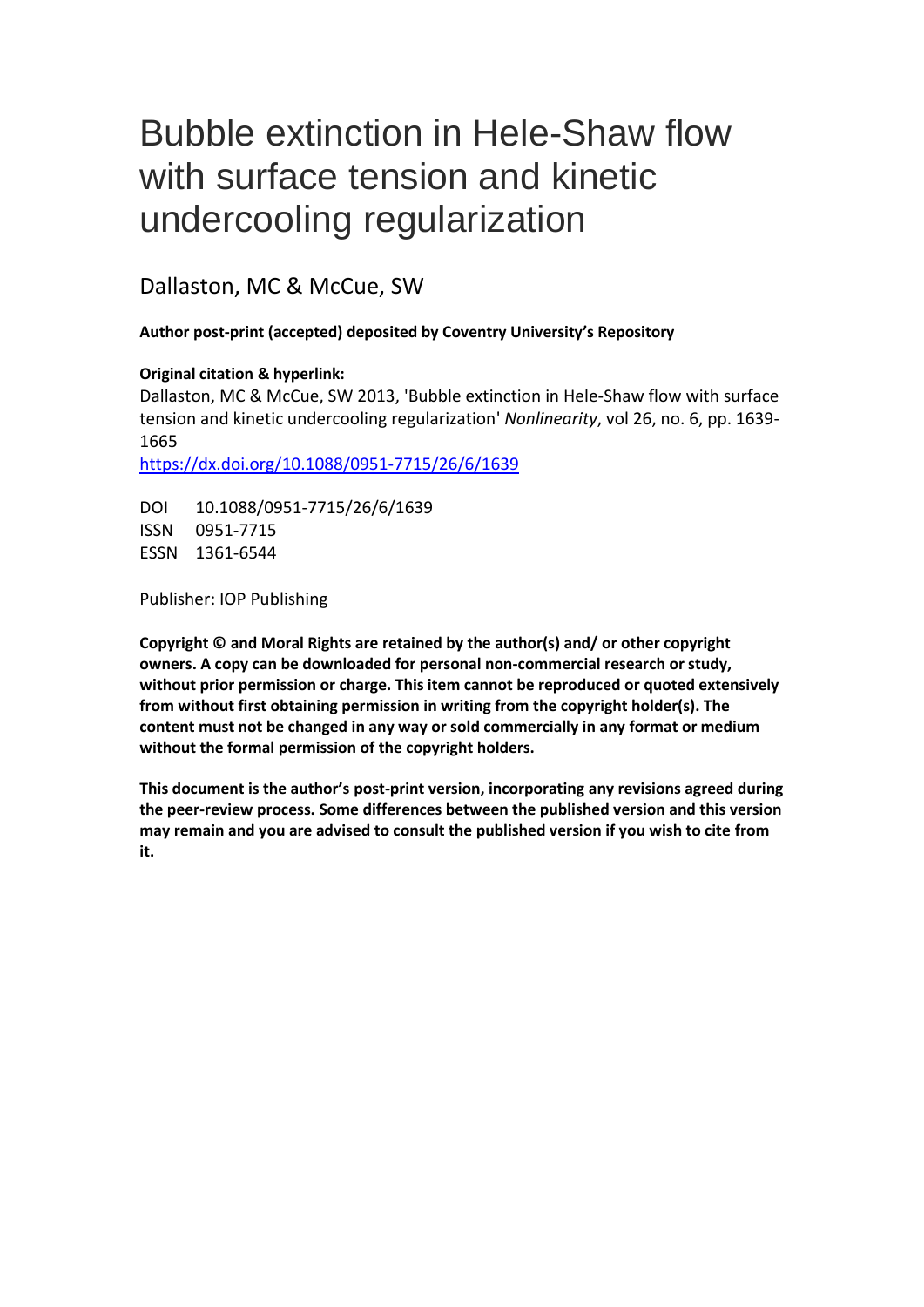# Bubble extinction in Hele–Shaw flow with surface tension and kinetic undercooling regularisation

Michael C Dallaston and Scott W McCue

School of Mathematical Sciences, Queensland University of Technology, Brisbane, QLD 4000, Australia

E-mail: scott.mccue@qut.edu.au

Abstract. We perform an analytic and numerical study of an inviscid contracting bubble in a two-dimensional Hele–Shaw cell, where the effects of both surface tension and kinetic undercooling on the moving bubble boundary are not neglected. In contrast to expanding bubbles, in which both boundary effects regularise the ill-posedness arising from the viscous (Saffman–Taylor) instability, we show that in contracting bubbles the two boundary effects are in competition, with surface tension stabilising the boundary, and kinetic undercooling destabilising it. This competition leads to interesting bifurcation behaviour in the asymptotic shape of the bubble in the limit it approaches extinction. In this limit, the boundary may tend to become either circular, or an infinitely thin rectangular "slit"-type shape, depending on the initial condition and the value of a nondimensional surface tension parameter. We show that over a critical range of surface tension values, both these asymptotic shapes are stable. In this regime there exists a third, unstable branch of limiting self-similar bubble shapes, with an asymptotic aspect ratio (dependent on the surface tension) between zero and one. We support our asymptotic analysis with a numerical scheme that utilises the applicability of complex variable theory to Hele–Shaw flow.

AMS classification scheme numbers: 76D27, 35B40, 35R35

#### 1. Introduction

The Hele–Shaw cell, named after nineteenth century engineer Henry Selby Hele–Shaw, is an experimental device consisting of two parallel, closely separated plates, between which one or more fluids may be injected, flow and interact. The initial purpose of the Hele–Shaw cell was to visualise streamlines of fluid flow around objects, as the mathematical equations that govern flow in a Hele–Shaw cell (Hele–Shaw flow) are identical to those for potential (inviscid) flow [1].

Since the mid-twentieth century, there has been a wealth of study on Hele–Shaw flow problems involving free boundaries. These problems feature interfaces between different fluids in the Hele–Shaw cell whose motion is governed by the fluid flow and effects that apply to the boundary. Free boundary Hele–Shaw flow serves as a simple experimental and theoretical approximation of more complicated problems in physics and engineering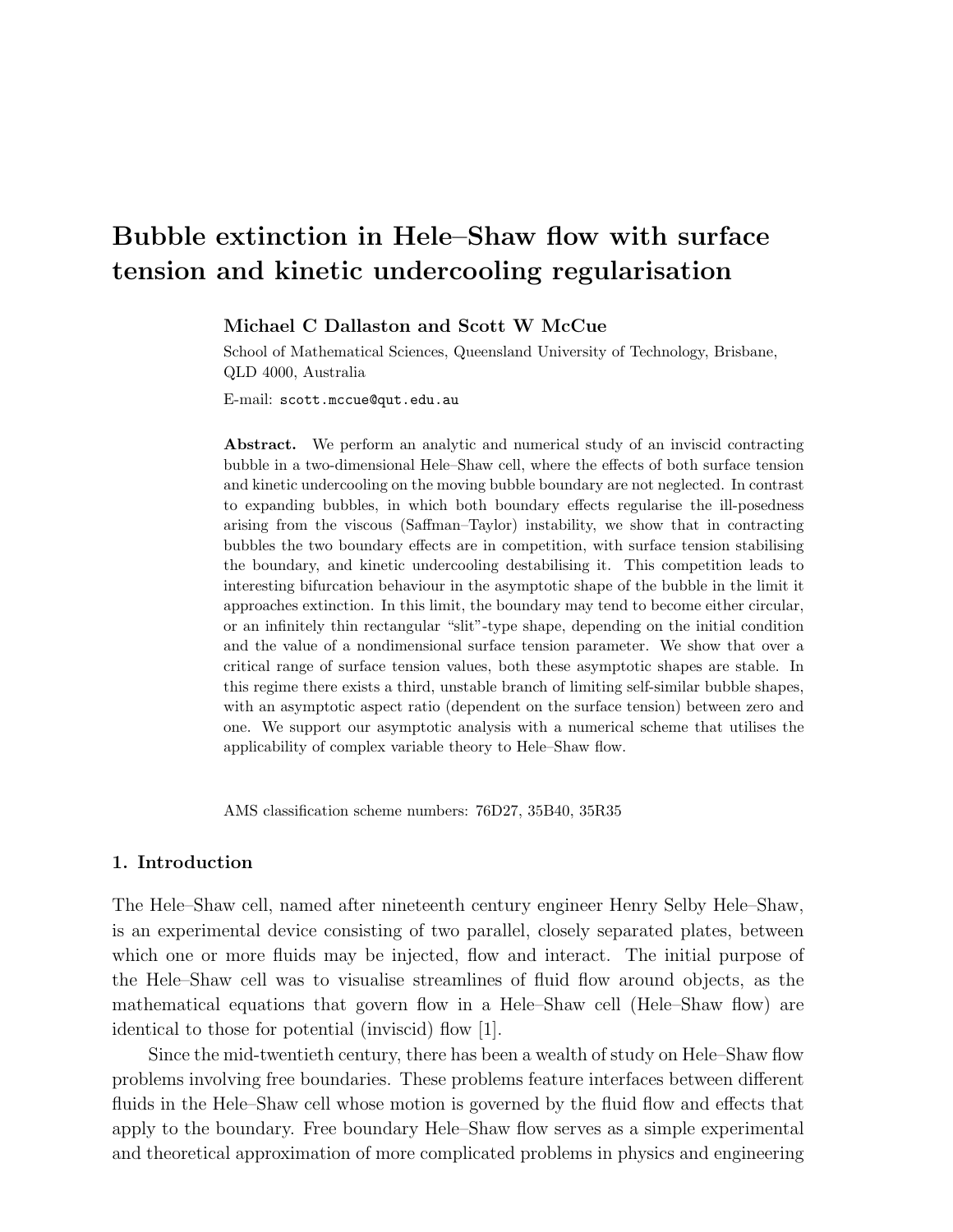that involve moving boundaries: for instance, groundwater flow, oil recovery, melting or freezing crystals (Stefan problems), "streamers" of charged particles, and many more (see the extensive online bibliography [2], or the book [3]).

The most famous phenomenon in free boundary Hele–Shaw flow arises when one considers the interaction of fluids of differing viscosities. If the fluid of lesser viscosity displaces that with greater viscosity, the interface between them is unstable, with long fingers of the less viscous fluid developing. This is known as the Saffman–Taylor instability [4]. In particular, we imagine injecting an effectively inviscid fluid into a viscous fluid-filled Hele–Shaw cell at a point, with the inviscid fluid spreading out radially from the injection point in a highly unstable manner (see Figure 1). This is reminiscent of the formation of long thin dendrites from an initial seed in supercooled Stefan problems [5]. If the inviscid fluid is instead being removed, so that the bubble is contracting, the difference in viscosities acts to stabilise the boundary.

A valuable consequence of the simplicity of the Hele–Shaw flow equations is that many nontrivial solutions may be constructed exactly and explicitly, assuming a Bernoulli (constant pressure) condition holds on the interface [6, 7, 8]. This is achieved using complex variable methods (such as conformal mapping) to handle the evolving fluid region. For unstable problems, however, the Saffman–Taylor instability may manifest itself disastrously, with the solution "blowing up" via the interface forming infinitely sharp and fast cusps at a finite time [5, 9]. For this reason, free boundary Hele– Shaw flow with the Bernoulli boundary condition is regarded as ill-posed. To regularise the problem, additional physical effects must be included on the free boundary, which prevent the blow-up of solutions, while retaining the unstable nature of the interface. The physical effects depend on the situation being modelled. For fluid flow problems, the most natural effect to include is surface tension, which penalises high curvatures of the boundary. Many numerical and theoretical studies of the effect of surface tension in Hele–Shaw flow have been made [10, 11, 12, 13].

After surface tension, the best known regularisation is kinetic undercooling, which penalises high interfacial velocities [6]. The name comes from the use of Hele–Shaw flow as a simple model of a supercooled Stefan problem. On the moving interface between the solid and liquid phases of a freezing crystal, the temperature on the boundary is not exactly equal to the bulk melting temperature, but istead depends weakly on other surface energies which exist on the boundary. The kinetic undercooling condition comes from a relationship (often presumed linear) between the freezing temperature and the normal velocity of the interface [14]. The same condition arises in the problem of solvent penetrating into a glassy polymer [15, 16, 17]. A surface tension equivalent condition also exists in Stefan problems, due to the Gibbs–Thomson equation [18]. We also note that a kinetic undercooling equivalent condition has been used in a fluid flow context, where it can be thought of as taking into account changes in curvature of the interface in the normally ignored transverse direction [19]. It also has application to streamer discharges which precede the formation of lightning [20, 21, 22, 23].

Studies of Hele–Shaw flow or Stefan problems involving both surface tension and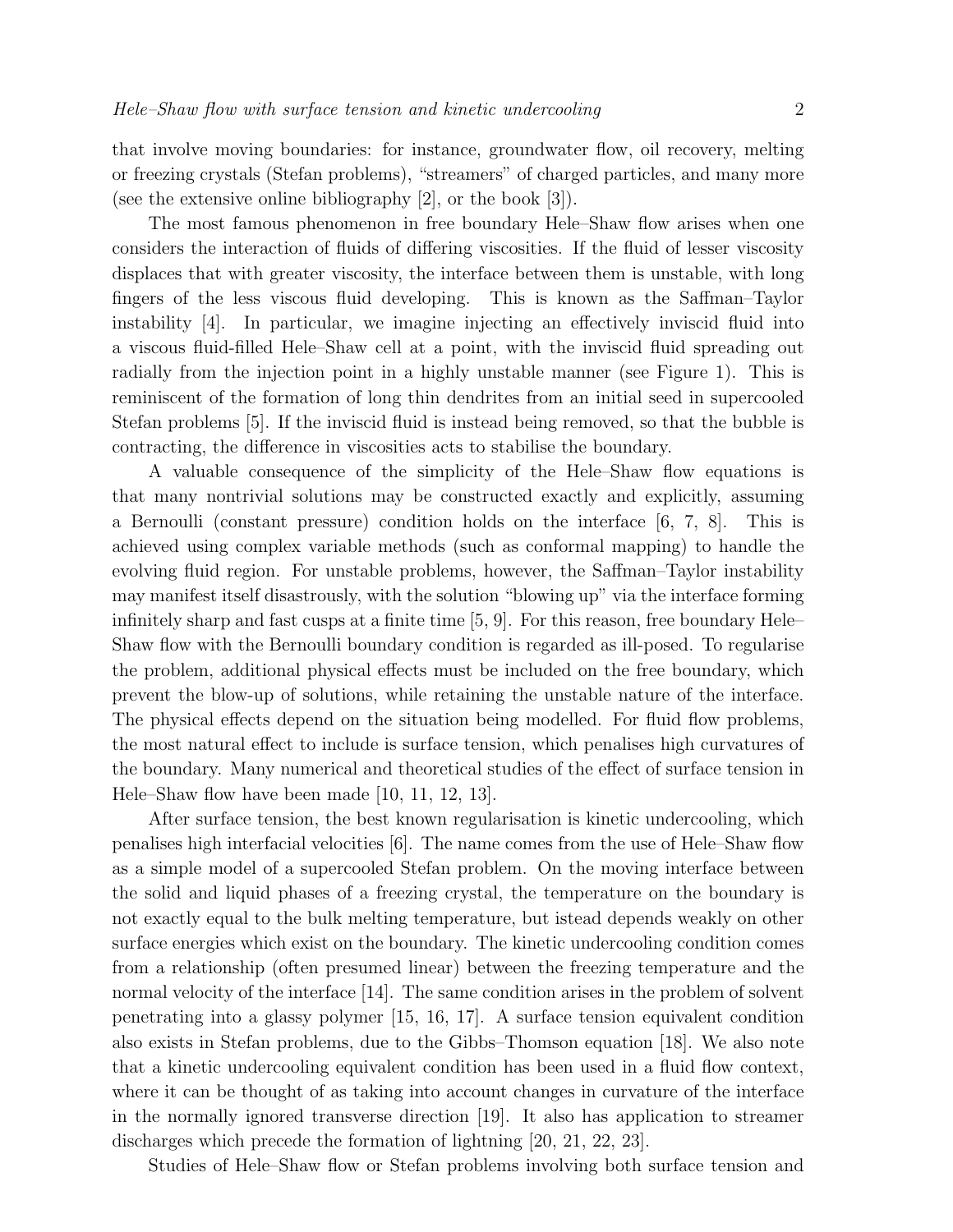kinetic undercooling regularisations are chiefly numerical (for example using level set methods [24, 25, 26]). These studies focus on the case of expanding bubbles or growing crystals; this is generally considered the more interesting problem mathematically, as it is unstable. Less attention has been paid to the case of contracting bubbles, which are generally stable. Explicit solutions for contracting bubbles exist in the absence of regularisations, and there are analytical studies into bubble breakup [27, 28, 29], the asymptotic bubble shapes (generally elliptical) [30, 31, 32, 33], and the point or points of extinction [30, 27, 31]. Additionally, there are studies on the effect of non-Newtonian fluid flow [29, 34].

To our knowledge there has been no study on the effects of surface tension and kinetic undercooling on the surface of a contracting bubble. This is remarkable, as kinetic undercooling turns out to destabilise the boundary in this normally stable direction, while surface tension remains a stabilising force. In this paper we perform an analytic and numerical study of the effect of these two boundary conditions on the shape of a single contracting bubble in Hele–Shaw flow. In particular, we determine the possible asymptotic shapes the bubble may take, and if they are stable or not. This is simpler than first appears, since for a shrinking bubble with a constant rate decrease in area, both the curvature and velocity of the interface become large as the bubble approaches a single point. This implies that it is the balance of these two forces on the boundary that determines the bubble shape, rather than the fluid flow. We show that there are two possible "trivial" asymptotic bubble shapes: the perfect circle, which is stable when surface tension dominates, and an infinitely thin rectangular "slit"-type shape, which is stable for dominant kinetic undercooling. The asymptotic bubble shapes are characterised by the limit of the aspect ratio of the bubble, with a circle having an aspect ratio of one, and the slit having an aspect ratio of zero. There exists a critical parameter range where both these bubble shapes are stable, with a third, nontrivial, unstable branch of asymptotic bubble shapes which varies over the parameters in the critical range. The limiting aspect ratio of these self-similar bubble shapes also depends on the parameters, but is always between zero and one. In this parameter range, a bubble with exactly the right initial condition could asymptote to the nontrivial shape; generally, however, a bubble ends up as either circular or slit-like, depending on its initial condition. We show that this behaviour is also observed numerically.

#### 1.1. Formulation

The equations describing the two-dimensional Hele–Shaw problem with surface tension and kinetic undercooling are well-known [6, 35, 36, 37]. Consider a single inviscid bubble contracting at a constant rate. Let  $\hat{\Omega}(\hat{t}) \subset \mathbb{R}^2$  be the region occupied by the bubble,  $\partial\hat{\Omega}(\hat{t})$  be the bubble boundary, and  $\hat{\phi}$  be the velocity potential of the viscous fluid outside the bubble (here we use hats to denote dimensional variables). The potential  $\phi$ is negatively proportional to the pressure inside the viscous fluid; it satisfies the problem

$$
\hat{\nabla}^2 \hat{\phi} = 0, \qquad (\hat{x}, \hat{y}) \in \mathbb{R}^2 \backslash \hat{\Omega}(\hat{t}) \tag{1}
$$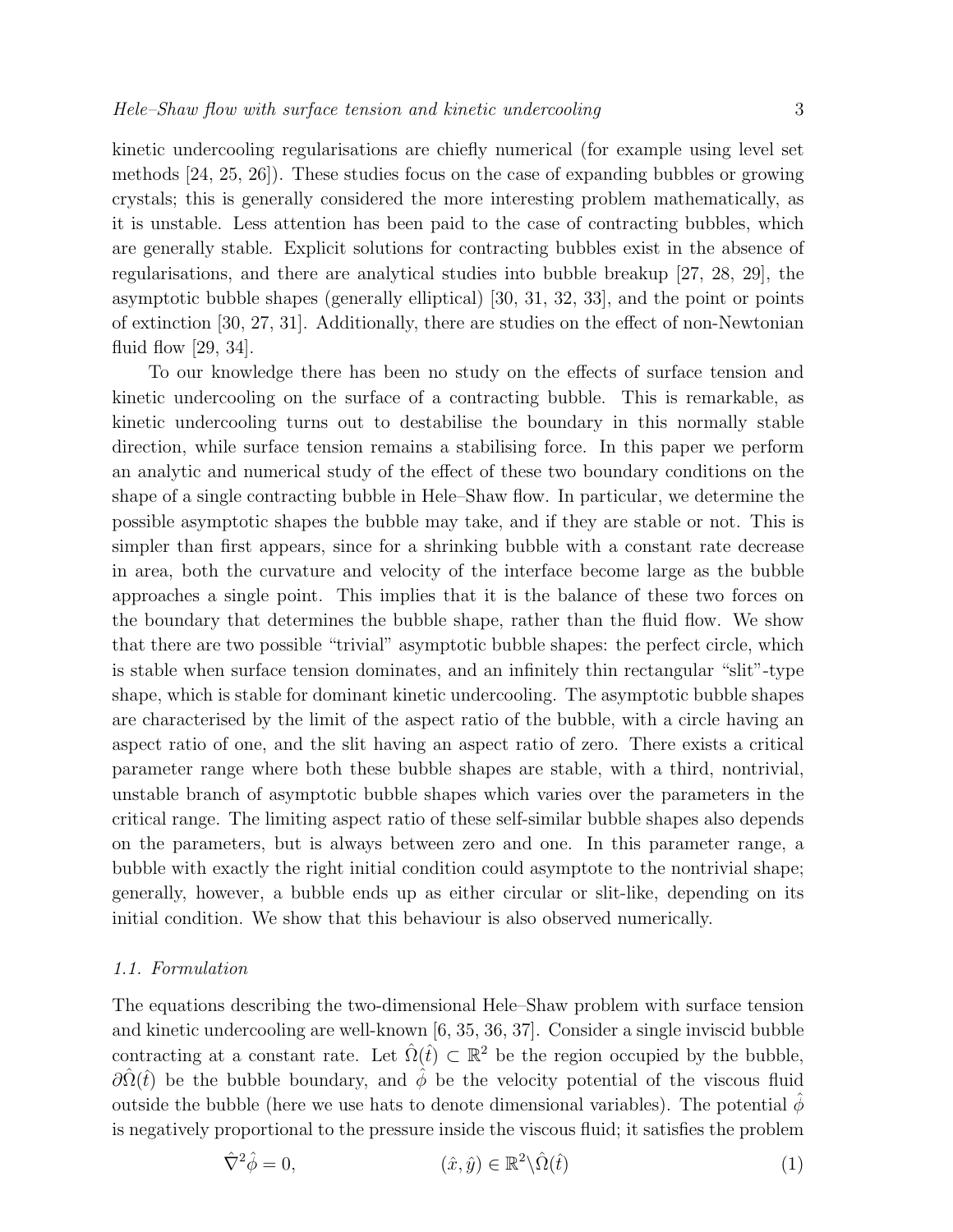Hele–Shaw flow with surface tension and kinetic undercooling 4

$$
\hat{v}_n = \frac{\partial \hat{\phi}}{\partial n}, \qquad (\hat{x}, \hat{y}) \in \partial \hat{\Omega}(t) \tag{2}
$$

$$
\hat{\phi} = \hat{c}\hat{v}_n + \hat{\sigma}\hat{\kappa}, \qquad (\hat{x}, \hat{y}) \in \hat{\partial}\hat{\Omega}(\hat{t}) \tag{3}
$$

$$
\hat{\phi} \sim -\hat{Q} \log \sqrt{\hat{x}^2 + \hat{y}^2}, \qquad (\hat{x}, \hat{y}) \to \infty,
$$
\n(4)

where  $\hat{c}$  is the kinetic undercooling parameter,  $\hat{\sigma}$  is the surface tension parameter,  $\hat{v}_n$  is the normal velocity and  $\hat{\kappa}$  is the signed curvature of the interface (taken to be positive for a convex bubble). The farfield condition (4) means the bubble  $\Omega$  has a constant rate of change of area of  $-2\pi \hat{Q}$ ; if  $\hat{Q} > 0$ , the bubble is contracting, while  $\hat{Q} < 0$  corresponds to an expanding bubble (see Figure 1).

We reduce the number of model parameters to one by scaling lengths by  $\hat{c}$  and time by  $\hat{Q}/\hat{c}^2$ . The resulting system is

$$
\nabla^2 \phi = 0, \qquad (x, y) \in \mathbb{R}^2 \backslash \Omega(t) \tag{5}
$$

$$
v_n = \frac{\partial \phi}{\partial n}, \qquad (x, y) \in \partial \Omega(t) \tag{6}
$$

$$
\phi = v_n + \sigma \kappa, \qquad (x, y) \in \partial \Omega(t) \tag{7}
$$

$$
\phi \sim -\log \sqrt{x^2 + y^2}, \qquad (x, y) \to \infty,
$$
\n(8)

where  $\sigma = \hat{\sigma}/\hat{c}\hat{Q}$  is the nondimensional surface tension coefficient. Note that contracting bubbles now correspond to  $\sigma > 0$  and t increasing, while expanding bubbles have  $\sigma < 0$ and t decreasing. The nondimensional area of the bubble  $\Omega$ , which we shall label  $\mathcal{A}$ , now has a constant rate of change given by

$$
\frac{\mathrm{d}\mathcal{A}}{\mathrm{d}t} = -2\pi,\tag{9}
$$

which is useful in the following analysis.

The rest of the paper is set out as follows. In Section 2 we discuss the stability of a circular interface in the nondimensionalised Hele–Shaw problem (5)–(8) with surface tension and kinetic undercooling, and show that the two effects are in competition, with the appearance of a bifurcation point  $\sigma = \frac{1}{3}$  $\frac{1}{3}$  in the parameter space at which the stability of the circle changes.

In Section 3 we derive the small bubble approximation of the full Hele–Shaw problem (5)–(8), which we use to explore the behaviour of bubbles very close to extinction. In Section 4 we examine the stability of the two "trivial" steady state branches of the small bubble equation: the circle, and the infinitely thin slit-type bubble. Bubbles tending toward the slit are asymptotically rectangular, though with rounded ends (we discuss the idea of the asymptotic bubble shape more rigorously in Section 4.4). We see that there is a critical range of the surface tension  $\frac{1}{3} < \sigma < \frac{1}{2}$  for which both branches are stable. In Section 5 we show that there is a nontrivial branch of steady states which separates the two trivial ones in this critical range. We observe numerically that the solutions on this branch are unstable.

In Section 6 we derive a numerical method for solving the full Hele–Shaw problem  $(5)-(8)$ , which corroborates the asymptotic predictions of the previous sections. We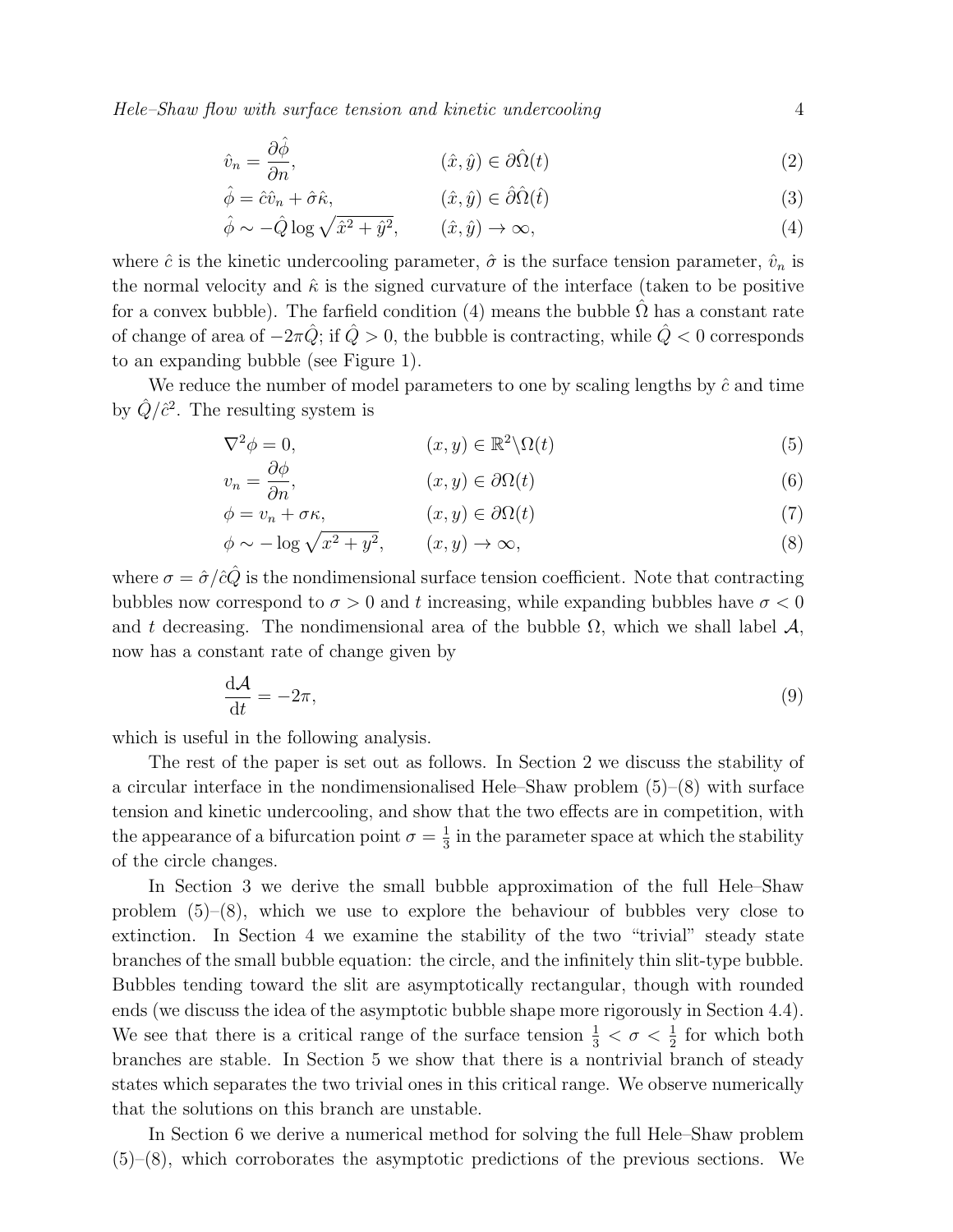

**Figure 1.** A schematic of the Hele–Shaw bubble problem  $(5)-(8)$ . When the farfield source strength  $\hat{Q}$  is positive, the bubble is contracting and the interface is generally stable. When  $\hat{Q}$  is negative, the bubble expands and the interface is unstable, forming long thin fingers (the Saffman–Taylor instability). We primarily consider the contraction problem.

conclude with Section 7, which includes a discussion on possible further directions of inquiry.

#### 2. Near-circular stability analysis

The interesting behaviour of the system  $(5)$ – $(8)$  for contracting bubbles stems from the fact that the two nonlinear boundary effects are in competition. This can be most readily observed by examining the stability behaviour of an almost circular bubble, evolving according to the system (5)–(8). In polar  $(r, \theta)$  coordinates, this system is

$$
\frac{\partial^2 \phi}{\partial r^2} + \frac{1}{r} \frac{\partial \phi}{\partial r} + \frac{1}{r^2} \frac{\partial^2 \phi}{\partial \theta^2} = 0, \qquad s(\theta, t) < r < \infty \tag{10}
$$

$$
s(\phi_r - s_t) + \frac{s_\theta}{s}\phi_\theta = 0, \qquad r = s(\theta, t) \tag{11}
$$

$$
\phi = \frac{ss_t}{\sqrt{s^2 + s_\theta^2}} + \sigma \frac{s^2 + 2s_\theta^2 - ss_{\theta\theta}}{(s^2 + s_\theta^2)^{3/2}}, \qquad r = s(\theta, t)
$$
\n(12)

$$
\phi \sim -\log r,\tag{13}
$$

where  $\phi(r, \theta, t)$  is the velocity potential and  $r = s(\theta, t)$  is the bubble interface  $\partial\Omega$ . We assume a slightly perturbed circular solution of the form

$$
\phi \sim \phi_0(r, t) + \epsilon \phi_1(r, \theta, t) + \mathcal{O}(\epsilon^2),
$$
  

$$
s(\theta, t) = s_0(t) + \epsilon s_1(\theta, t) + \mathcal{O}(\epsilon^2),
$$

where  $\epsilon \ll 1$  (see Figure 2). To leading order in  $\epsilon$  the bubble is a shrinking circle and the potential  $\phi$  is radially symmetric:

$$
\phi_0 = -\log\left(\frac{r}{s_0}\right) + \frac{\sigma - 1}{s_0}, \qquad s_0 = \sqrt{2}(t_f - t)^{1/2},
$$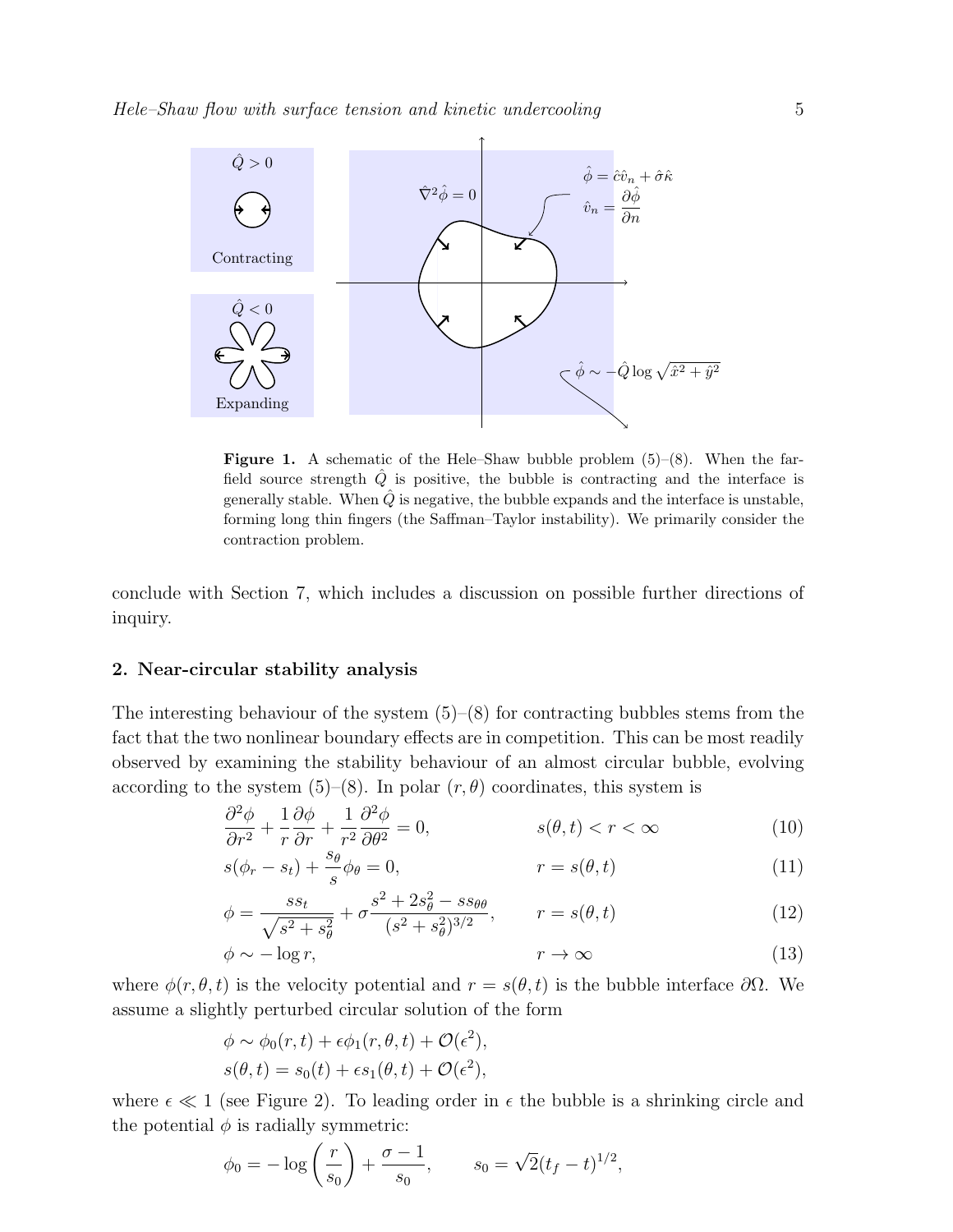

Figure 2. A schematic of the *n*th mode of perturbation to a shrinking circular interface of radius  $s_0(t)$ . By taking the  $\mathcal{O}(\epsilon)$  terms in the full Hele–Shaw problem in polar coordinates  $(10)$ – $(13)$ , we obtain a linear approximation  $(18)$  for the evolution of the nth mode  $\gamma_n(t)$  as  $s_0$  decreases.

where  $t_f$  is the extinction time. The  $\mathcal{O}(\epsilon)$  problem is

$$
\frac{\partial^2 \phi_1}{\partial r^2} + \frac{1}{r} \frac{\partial \phi_1}{\partial r} + \frac{1}{r^2} \frac{\partial^2 \phi_1}{\partial \theta^2} = 0, \qquad r > s_0(t)
$$
\n(14)

$$
\phi_1 \to 0, \qquad \qquad r \to \infty \tag{15}
$$

$$
s_{1t} = \phi_{1r} + s_1 \phi_{0rr}, \qquad \qquad r = s_0(t) \tag{16}
$$

$$
\phi_1 + s_1 \phi_{0r} = s_{1t} - \sigma \frac{s_1 + s_{1\theta\theta}}{s_0^2}, \qquad r = s_0(t). \tag{17}
$$

We assume Fourier expansions for the unknown correction terms‡

$$
\hat{\phi}_1 = \sum_{n=2}^{\infty} \alpha_n r^{-n} \cos(n\theta), \qquad s_1 = \sum_{n=2}^{\infty} \gamma_n \cos(n\theta).
$$

Here  $\gamma_n$  is the *n*th mode of perturbation to the circle. We are interested in the stability of  $\gamma_n$  as the leading order radius  $s_0$  evolves, so we define

$$
\gamma_n' = \frac{\mathrm{d}\gamma_n}{\mathrm{d}s_0}.
$$

Substituting into (16) and (17), and eliminating  $\alpha_n$ , we obtain

$$
\frac{\gamma_n'}{\gamma_n} = \frac{n-1}{s_0 + n} + \sigma \frac{n(n^2 - 1)}{s_0(s_0 + n)}.
$$
\n(18)

This equation describes the relative rate of change of the nth mode with respect to the leading order radius  $s_0$ . Note that if

$$
\frac{\gamma'_n}{\gamma_n} > \frac{s'_0}{s_0} = \frac{1}{s_0},
$$

<sup> $\ddagger$ </sup> We disregard the first Fourier mode ( $n = 1$ ), as it corresponds to a translation in space (effectively moving the origin) and is therefore always neutrally stable.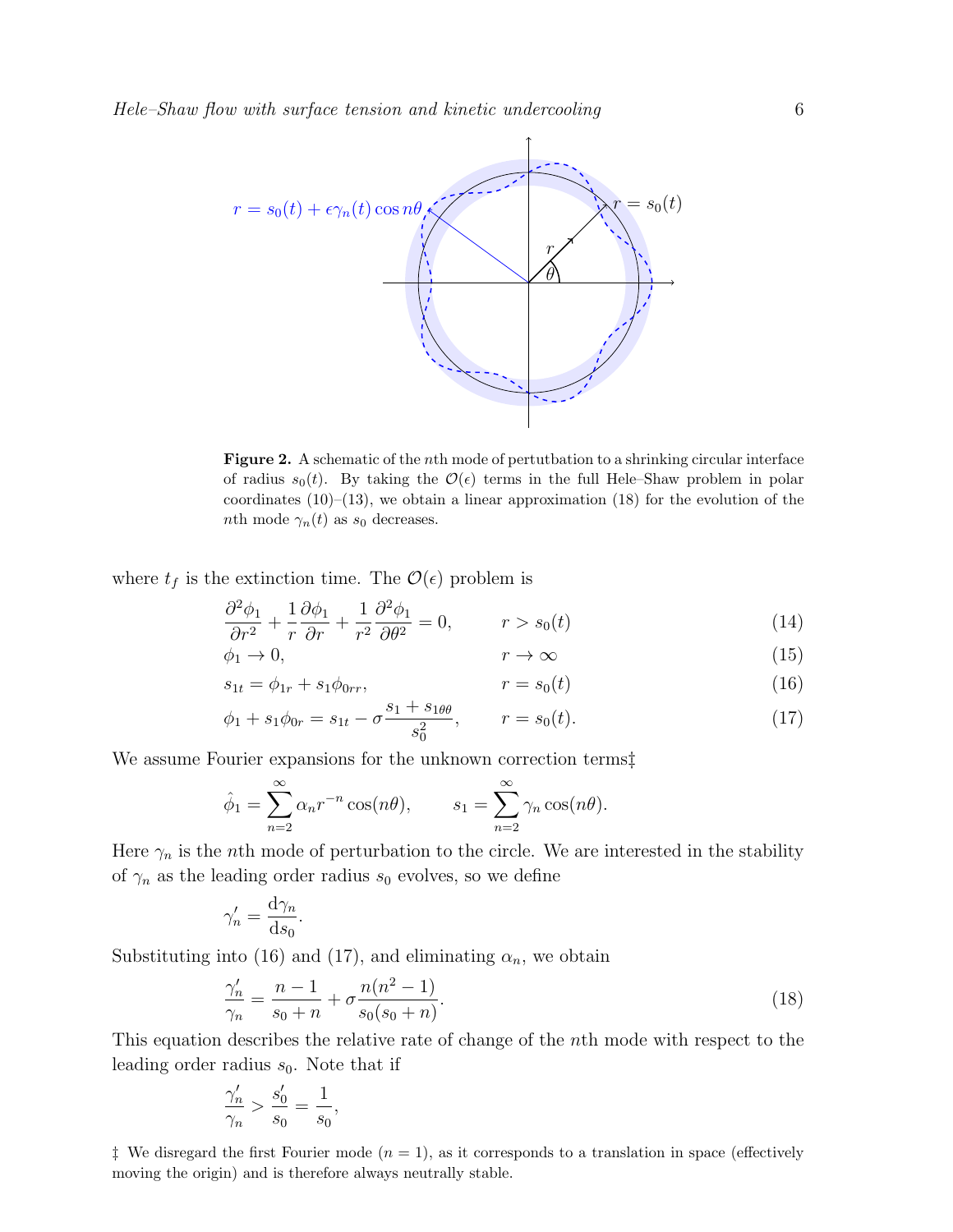then  $\gamma_n/s_0$  is increasing, thus the mode is unstable for increasing  $s_0$ , and stable for decreasing  $s_0$ . The opposite holds if  $\gamma'_n/\gamma_n < 1/s_0$ .

#### 2.1. Surface tension regularisation

Before considering the effect of kinetic undercooling, we revise the effect of surface tension on the contracting bubble, where kinetic undercooling is absent  $(\hat{\sigma} \geq 0, \hat{c} = 0)$ . In this case, the dynamic condition (12) becomes

$$
\phi = \sigma \frac{s^2 + 2s_\theta^2 - ss_{\theta\theta}}{(s^2 + s_\theta^2)^{3/2}}.
$$
\n(19)

This changes the equation for stability of the nth mode (18) so that

$$
\frac{\gamma_n'}{\gamma_n} = \frac{n-1}{s_0} + \sigma \frac{n(n^2-1)}{s_0^2}.
$$

For the unregularised system ( $\sigma = 0$ ) where the bubble is contracting ( $s_0$  decreasing), the second mode is neutrally stable, and all other modes are stable. This is consistent with known elliptical extinction behaviour, for which exact solutions exist [6, 29, 30, 31]. For contraction with nonzero surface tension  $(\sigma > 0)$ ,

$$
\frac{\gamma_n'}{\gamma_n} = \frac{n-1}{s_0} + \sigma \frac{n(n^2-1)}{s_0^2}
$$

which is greater than  $1/s_0$  for all  $n \geq 2$ , thus even the second mode decays, leading to a circle in the extinction limit. For expanding problems, the source strength at infinity  $Q < 0$ , and therefore  $\sigma \leq 0$ , and  $s_0$  is increasing. In this case the interface is, in general, unstable. However, for  $\sigma < 0$ , we have

$$
\frac{\gamma_n'}{\gamma_n} < \frac{1}{s_0} \quad \text{when} \quad -\sigma > \frac{n-2}{n(n^2-1)} s_0 \sim \frac{s_0}{n^2} \ (n \to \infty).
$$

Thus surface tension has the effect of stabilising the high order modes when the bubble is expanding. Indeed, since

$$
\max_{n\geq 2} \frac{n-2}{n(n^2-1)} = \frac{1}{24}
$$
 (the  $n = 3$  case),

all modes (and therefore the interface) are stable when  $s_0$  is less than the critical radius  $s_0^* = 24(-\sigma)$ . This summary is similar to the stability analysis in Paterson [38].

#### 2.2. Kinetic undercooling

The stability properties of the problem with purely kinetic undercooling  $(\hat{\sigma} = 0, \hat{c} > 0)$ are very different. In this case, (18) becomes

$$
\frac{\gamma'_n}{\gamma_n} = \frac{n-1}{s_0 + n}.
$$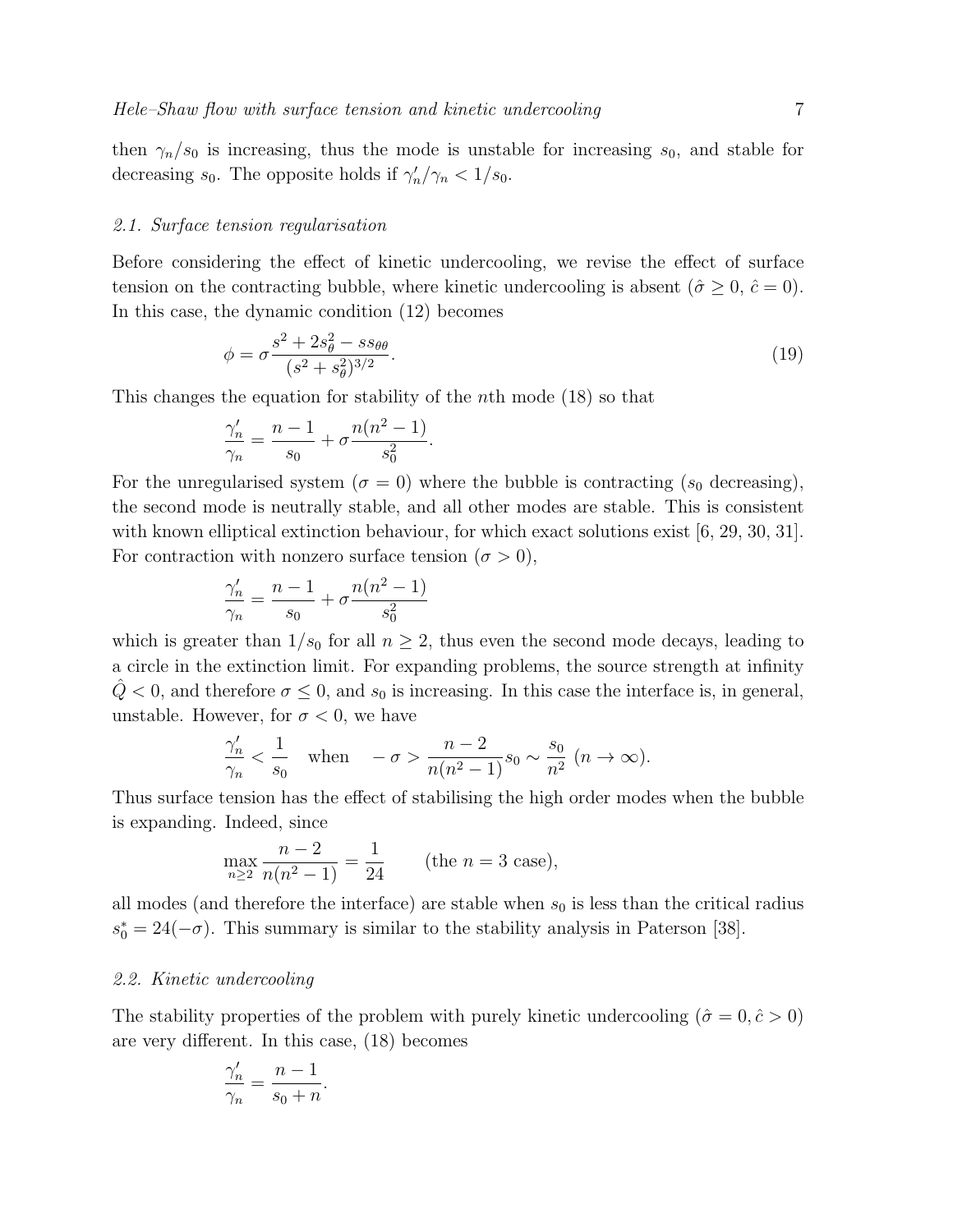This equation holds regardless of the sign of  $\hat{Q}$ , due to the invariance of the kinetic undercooling problem under change of clock (which also implies the problem is timereversible  $[6, 37]$ . Any mode that is stable for the contracting bubble is necessarily unstable for the expanding bubble, and vice-versa. In particular, we have

$$
\frac{\gamma_n'}{\gamma_n} > \frac{1}{s_0} \quad \text{when} \quad s_0 > \frac{n}{n-2}.
$$

This implies that for contracting bubbles ( $s_0$  decreasing), the second mode  $\gamma_2$  is always unstable, and each higher mode becomes successively unstable as  $s_0$  decreases below  $n/(n-2)$ , until  $s_0^* = 1$  at which time all modes become unstable. Conversely, for expanding bubbles, all modes are stable for  $s_0 < 1$ , then become unstable, starting with the high modes. Unlike surface tension, kinetic undercooling does not stabilise the high modes, although it does moderate their instability. A similar property is also observed in the stability analysis of a planar front in a channel geometry [6, 37]. We do not consider the case of pure kinetic undercooling further in the bulk of this paper (however, see the discussion in Section 7).

#### 2.3. Surface tension and kinetic undercooling

Considering  $(18)$  for both nonzero surface tension and kinetic undercooling, for the *n*th mode to be stable as the bubble contracts we require

$$
s_0 > \frac{n}{n-2} - \sigma \frac{n(n^2 - 1)}{n-2}.
$$
\n(20)

Thus surface tension decreases the critical radius at which the nth mode becomes unstable due to kinetic undercooling. Indeed, if  $\sigma > 1/(n^2 - 1)$ , then the *n*th mode is stable for all time. This implies there is a value of the surface tension,  $\sigma = \frac{1}{3}$  $\frac{1}{3}$ , at which all modes are stable except the second, which is neutrally stable. This value of  $\sigma$  is a bifurcation point, where the stability of bubbles changes. We explore the issue of stability further in the following sections, by analysing the behaviour of bubbles very close to extinction.

#### 2.4. Higher mode instabilities

The above result (20) implies that the second mode  $\gamma_2$  is the most unstable. For this reason we focus our attention on symmetric elliptic or oval-shaped bubbles. We do not consider in depth the case where the second mode is exactly zero, for instance if the bubble initially has an *n*-fold symmetry (where  $n > 2$ ). In this case the value of the surface tension at which the stability of the circle changes is given by

$$
\sigma_{cn} = \frac{1}{n_{\min}^2 - 1},\tag{21}
$$

(where  $n_{\min}$  is the smallest n with nonzero mode  $\gamma_n$ ). The possible non-circular extinction shapes will also be different; see the discussion in Section 7.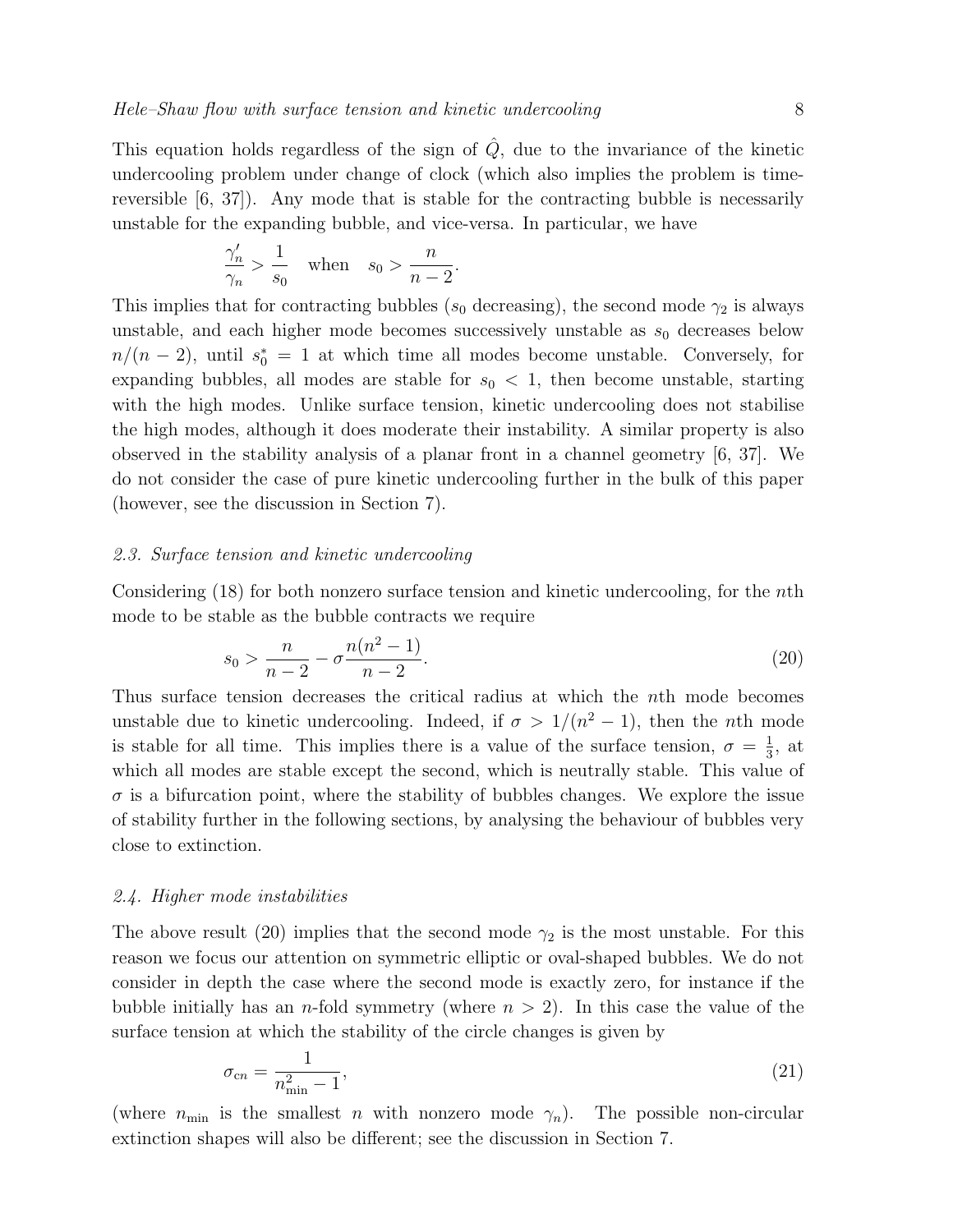#### 3. The small bubble asymptotic limit  $t_f - t \ll 1$

Once a bubble evolving according to the system  $(5)-(8)$  has contracted to a small size, the leading order problem becomes significantly simpler, as we see below. Here we assume the bubble does not break into multiple disconnected bubbles, but approaches a single extinction point (see the discussion in Section 7). Solutions to this "small bubble" problem allow us to analyse the behaviour of the full system near extinction. The simplification arises from the fact that the curvature and velocity terms in the dynamic condition (7) become large as the bubble area goes to zero, so it is the balance of terms in this equation that determine the bubble shape, rather than the potential flow in the fluid region.

For simplicity we assume a bubble symmetric in the  $x$ - and  $y$ -axes. The nondimensional dynamic condition  $(7)$  in Cartesian  $(x, y)$  coordinates is

$$
\phi = \frac{f_t}{\sqrt{1 + f_x^2}} - \sigma \frac{f_{xx}}{(1 + f_x^2)^{3/2}}, \qquad y = f(x, t), \tag{22}
$$

where  $y = f(x, t)$  represents the bubble boundary  $\partial\Omega$ , which we may consider in the first quadrant  $(x, y \ge 0)$ . Let  $x = \lambda(t)$  be the x-intercept of the bubble  $(f(\lambda(t), t) = 0)$ , and define scaled space variables  $x = \lambda X$  and  $y = \lambda Y$ . The free surface is represented by the function  $Y = F(X,T) = f(x,t)/\lambda$ , where

$$
T = -\log \lambda
$$

is the new time-like variable §. Since  $\lambda \to 0^+$  as the bubble approaches its extinction point, this substitution stretches time such that  $T \to \infty$  as  $t \to t_f^$  $f(t)$  (the extinction time). It is clear that the curvature term in (22) is  $\mathcal{O}(\lambda^{-1})$ . Additionally, we have

$$
f_t = \dot{\lambda}(F - XF_X - F_T),
$$

and, using the constant change of area (9),

$$
\frac{\mathrm{d}\mathcal{A}}{\mathrm{d}t} = \frac{\mathrm{d}}{\mathrm{d}t} \left( 4\lambda^2 \int_0^1 F(X,T) \, \mathrm{d}X \right) = -2\pi,
$$

which implies

$$
\dot{\lambda} = -\frac{\pi}{2\lambda} \left( \int_0^1 2F - F_T \, \mathrm{d}X \right)^{-1},
$$

so the velocity term in (22) is also  $\mathcal{O}(\lambda^{-1})$ . Now considering the pressure term in (22), if we write

$$
\phi \sim \frac{1}{\lambda} \Phi_0 + \mathcal{O}(1), \qquad y = f(x, t),
$$

the leading order term  $\Phi_0$  must be spatially uniform, as all other effects are  $\mathcal{O}(1)$ . Consequently, the  $\mathcal{O}(1/\lambda)$  approximation of (22) is

$$
P(T) = \frac{F - XF_X - F_T}{\sqrt{1 + F_X^2}} + S(T) \frac{F_{XX}}{(1 + F_X^2)^{3/2}},
$$
\n(23)

§ This choice of scaling is the only one for which we see time dependence at leading order in small  $\lambda$ .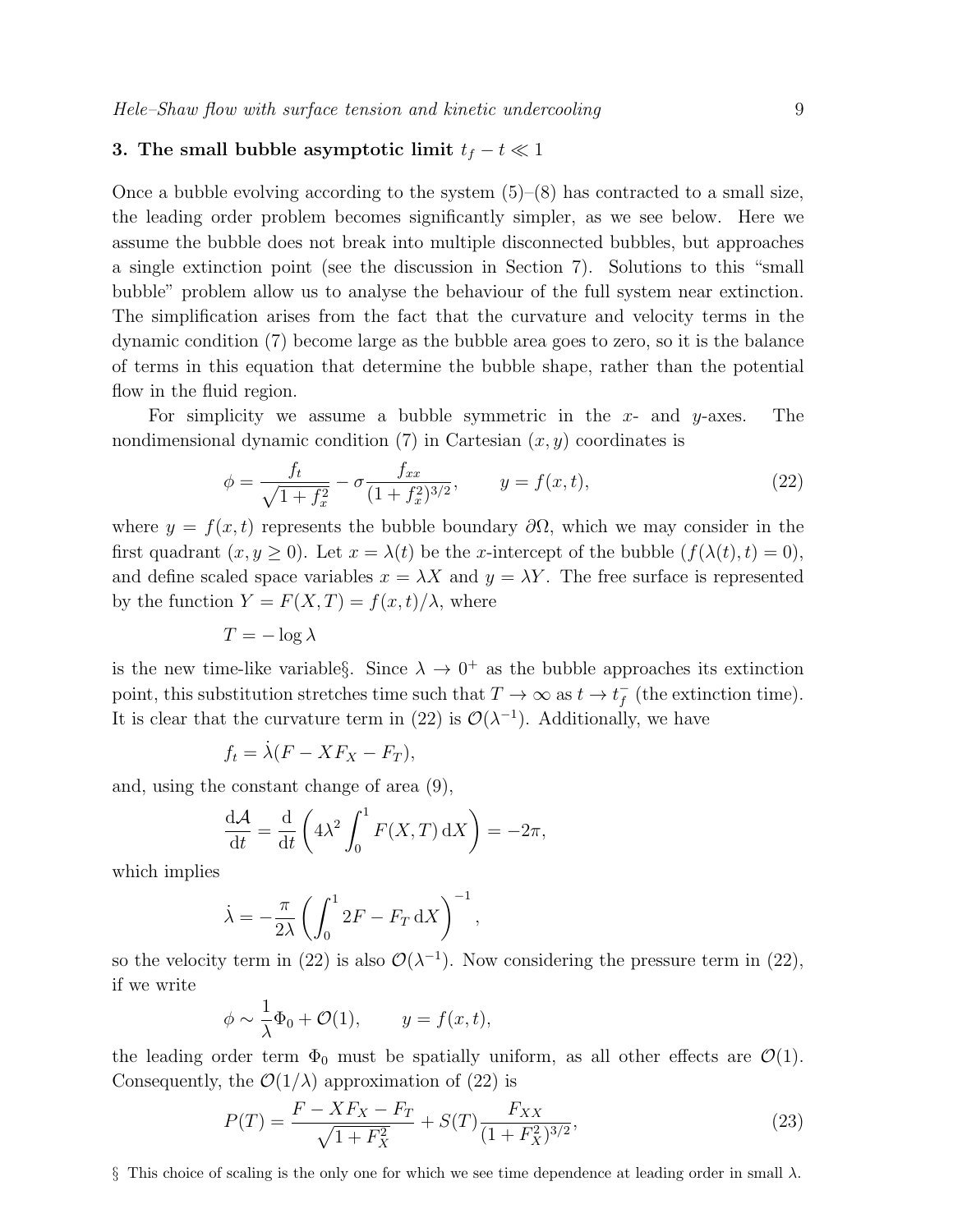Hele–Shaw flow with surface tension and kinetic undercooling 10

with boundary conditions  $F(1, T) = 0$ ,  $F_X(0, T) = 0$ , where

$$
S(T) = \frac{2\sigma}{\pi} \int_0^1 2F - F_T \, \mathrm{d}X. \tag{24}
$$

The scaled pressure term  $P(T) = \Phi_0/(\lambda \lambda)$  is fixed by the constant change of area (9). In our rescaled formulation, it is determined by multiplying (23) by  $\sqrt{1 + F_X^2}$  and integrating. This is equivalent to integrating (7) over  $\partial\Omega$  with respect to arclength. The result is

$$
P(T) = (1 - \sigma) \frac{\int_0^1 2F - F_T \, dX}{\int_0^1 \sqrt{1 + F_X^2} \, dX}.
$$
\n(25)

Any numerical and asymptotic analysis of (23) is hampered by the fact that we require F to have a square root singularity at  $X = 1$ , so that the bubble does not have a corner on the x-axis. The singularity is removed by making the substitution  $\xi = \sqrt{1 - X^2}$ , which results in the problem

$$
P(T) = \frac{\xi F + (1 - \xi^2)F_{\xi} - \xi F_T}{\sqrt{\xi^2 + (1 - \xi^2)F_{\xi}^2}} + S(T) \frac{\xi (1 - \xi^2)F_{\xi\xi} - F_{\xi}}{(\xi^2 + (1 - \xi^2)F_{\xi}^2)^{3/2}},
$$
(26)

where  $F = F(\xi, T)$ , with the single remaining boundary condition  $F(0, T) = 0$ . We will dedicate the majority of this paper to the analysis of this equation to inform us of the extinction behaviour of bubbles in the original Hele–Shaw problem (5)–(8). Note that F now has the correct square root behaviour as  $X \to 1$  (or  $\xi \to 0$ ) as long as  $F_{\xi}(0) > 0$ . While it seems that (26) is underdetermined, in fact the equation is singular at both end points (since the coefficient of the highest derivative vanishes at  $\xi = 0$  and  $\xi = 1$ ), while the one boundary condition provides an alternative to (25) for determining the value of P. Indeed, setting  $\xi = 0$  in (26) results in

$$
P(T) = 1 - \frac{S(T)}{F_{\xi}(0, T)^{2}}.
$$
\n(27)

#### 3.1. Relation to curve-shortening flow

The small bubble approximation (23) implies that, in the small bubble limit, the evolution of the bubble shape with surface tension and kinetic undercooling boundary conditions is determined by the balance between the normal velocity and curvature of the interface. It should come as no surprise then that this problem is related to curveshortening flow, in which the normal velocity and curvature are equal:  $v_n = -\kappa$ , for our convention on the sign of the curvature (see [39, 40, 41], for instance). Indeed, any solution to (23) that tends to a circle is also tending to a solution to curve-shortening flow, as  $v_n$  and  $-\kappa$  both tend to  $-1$ . As with (9), the bubble area under curve-shortening flow decreases at constant rate  $-2\pi$ .

Additionally, our small bubble problem (26) is equivalent to curve-shortening flow for a special value of the surface tension,  $\sigma = 1$ . Under the same assumptions of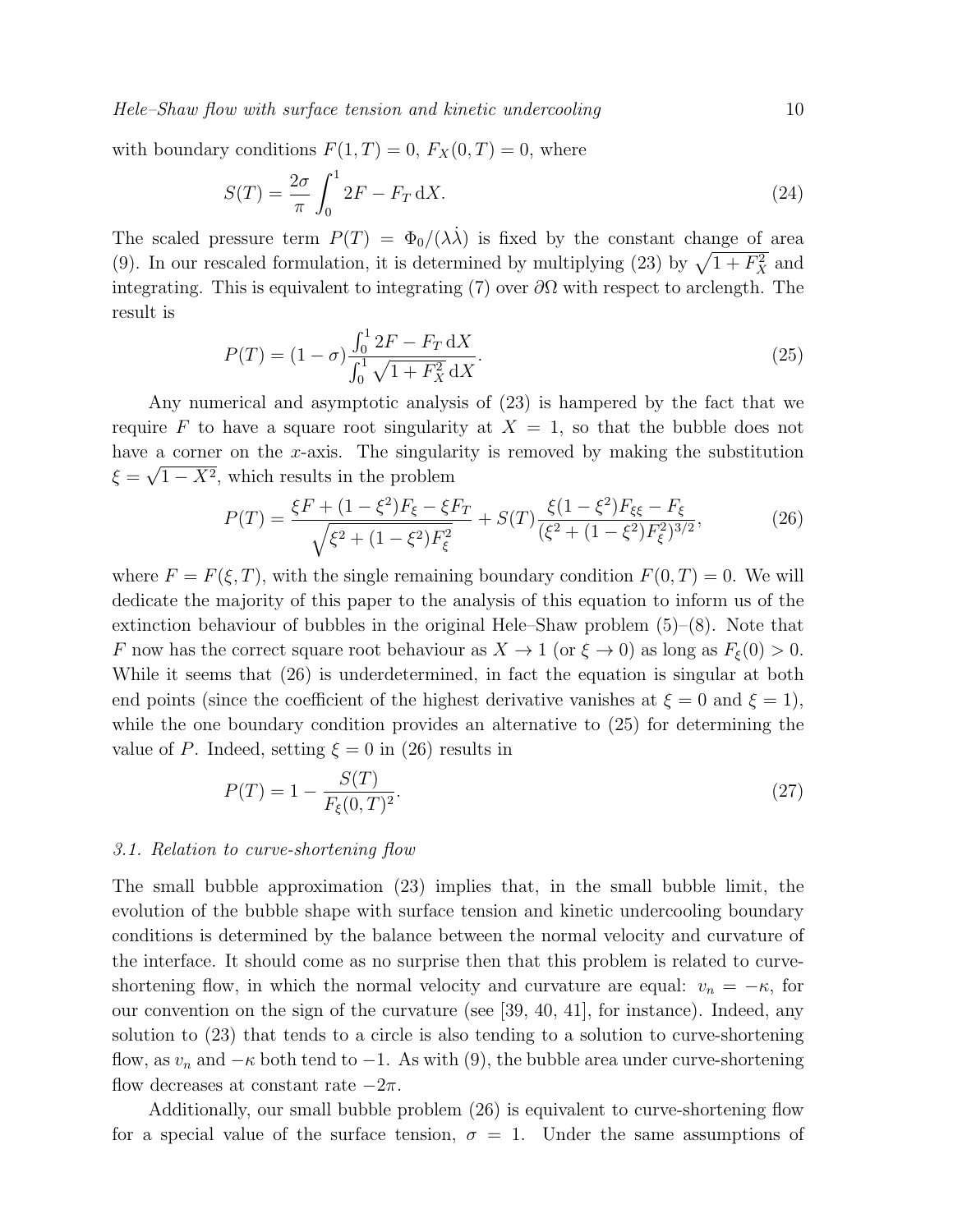symmetry and rescaling we used to obtain  $(23)$ , the equation for curve shortening flow is

$$
0 = \frac{F - XF_X - F_T}{\sqrt{1 + F_X^2}} + S(T) \frac{F_{XX}}{(1 + F_X^2)^{3/2}},
$$
\n(28)

where

$$
S(T) = \frac{2}{\pi} \int_0^1 2F - F_T \, \mathrm{d}X. \tag{29}
$$

It is clear that (28) and (29) are equivalent to (23) and (24) for  $\sigma = 1$  (note that (25) implies  $P = 0$  in this case). Thus, for this particular value of  $\sigma$ , the abundance of theory that exists for curve-shortening flow holds for our problem as well. Grayson's theorem states that bubbles of any initial shape contract under curve-shortening flow to a bubble which is asymptotically circular in the extinction limit [39]. This is consistent with the circle being stable according to our analysis in Section 4 for the relevant value  $\sigma = 1$ . Additionally, in curve-shortening flow there is the exact "paperclip" solution (or "Angenent oval") that demonstrates the evolution of an initially oval bubble to a circle [40, 41]. Thus the paperclip also represents an exact solution to (23) when  $\sigma = 1$ . It is an open question as to whether there are any nontrivial explicit solutions to  $(23)-(24)$  for  $\sigma \neq 1$ .

#### 3.2. Numerical solution

To verify the asymptotic results in the following sections, it is useful to solve the small bubble problem  $(26)$  numerically. To achieve this goal, we discretise F at evenly spaced node points  $\xi_j$  by  $F(\xi_j,T) = F_j(T)$ , and use central finite difference approximations for the derivatives in (26), replacing the left hand side with (27). We compute the integral (24) using the trapezoid rule. Satisfying (26) at each node point (including the end points, at which we find the derivatives by extrapolation) provides a system of fully implicit ordinary differential equations for the unknowns  $F_j$ , which are advanced in time using the fully implicit method ode15i implemented in Matlab. In testing this code, we found well-behaved solutions for relatively few (50-100) nodes, which runs in the order of seconds on a modern desktop computer.

#### 4. Stability of the circle and the slit steady states

#### 4.1. Steady states of the small bubble problem

The possible asymptotic shapes of contracting bubbles in the full system  $(5)-(8)$  in the limit  $t \to t_f^$  $f$  correspond to the steady states of the small bubble approximation (26) as  $T \to \infty$ . In general, the existence and stability of steady states depends on the surface tension parameter  $\sigma$ . By inspection,  $F = \xi$  is a steady state for any  $\sigma$ ; it represents the perfect circle (recall  $\xi = \sqrt{1 - X^2}$ ). The contracting circle is also an exact solution of the full problem (5)–(8); in Section 2 we showed that it is stable for  $\sigma > \frac{1}{3}$  and unstable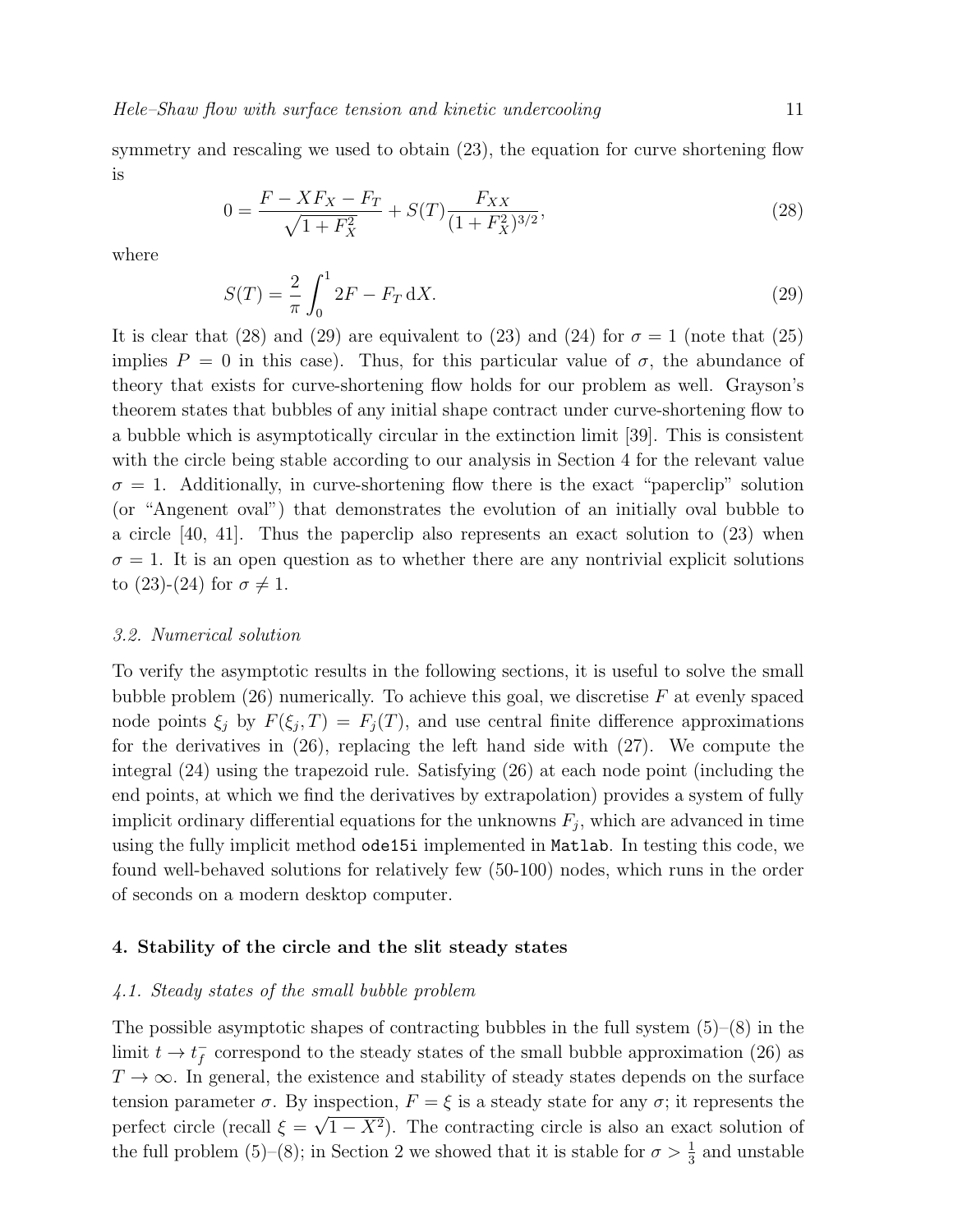Additionally, we may consider  $F = 0$  a steady state of (26) for all  $\sigma$ , although this solution violates the requirement on the boundary that  $F_{\xi}(0) > 0$ . This steady state, a line on the x-axis with infinitely sharp ends, represents a bubble which asymptotically takes a "slit"-type shape (that is, whose aspect ratio goes to zero, rather than remaining  $\mathcal{O}(1)$ , in the extinction limit). We discuss the concept of the asymptotic shape of a shrinking bubble in Section 4.4.

Because the steady state itself violates the boundary condition at  $\xi = 0$ , the standard eigenvalue analysis for stability is not applicable. Instead, we consider the slit to be stable or unstable depending on whether the aspect ratio of near-slit bubbles (with small aspect ratio but rounded ends) increases or decreases in T. The determination of this stability involves solving a boundary layer problem near the ends of the bubble. In the current section we show this steady state bifurcates at a different value of  $\sigma$ than the circle; the slit is stable for  $\sigma < \frac{1}{2}$  and unstable for  $\sigma > \frac{1}{2}$ . The overlapping interval  $\frac{1}{3} < \sigma < \frac{1}{2}$ , in which both "trivial" steady states are stable, suggests that there is a third, unstable branch of steady states in this interval. We consider this nontrivial branch in Section 5.

#### 4.2. The circular bubble

To test the linear stability of the circular bubble, represented by  $F_0(\xi) = \xi$ , we perturb the circle by writing

$$
F(\xi, T) = \xi + \epsilon F_1(\xi, T), \qquad \epsilon \ll 1,
$$

and expand (26) in small  $\epsilon$ , keeping terms to order  $\epsilon$ . The result is a linear equation for  $F_1$ :

$$
2\sigma F_{1\xi}(0) = \xi F_1 - \xi F_{1T} + \sigma \xi (1 - \xi^2) F_{1\xi\xi} + \sigma (2 - 3\xi^2) F_{1\xi}.
$$

Recall that no boundary conditions are required, as the problem is singular at both end points. Performing separation of variables  $F = \mathcal{T}(T)G(\xi)$ , we find that  $\mathcal{T} = \exp(\mu T)$ and G satisfies the ordinary differential equation:

$$
2\sigma G'(0) = \xi (1 - \mu)G + \sigma \xi (1 - \xi^2)G'' + \sigma (2 - 3\xi^2)G',
$$
\n(30)

where  $\mu$  is an eigenvalue. From the equation for  $\mathcal{T}$ , the bubble will be linearly stable if all  $\Re\{\mu\}$  are less than zero, and unstable if at least one is greater than zero.

We remove dependence of (30) on the surface tension  $\sigma$  by writing the eigenvalues as  $\Lambda = (1 - \mu)/\sigma$ , and remove the nonlocal term on the left hand side by defining a new dependent variable  $H(\xi)$  by

$$
G = \frac{1}{\xi} \left( H + \frac{2G'(0)}{\Lambda + 1} \right).
$$

The equation (30) now reduces to a more familiar singular Sturm–Liouville form:

$$
(1 - \xi^2)H'' - \xi H' + (\Lambda + 1)H = 0, \qquad H'(0) = 0.
$$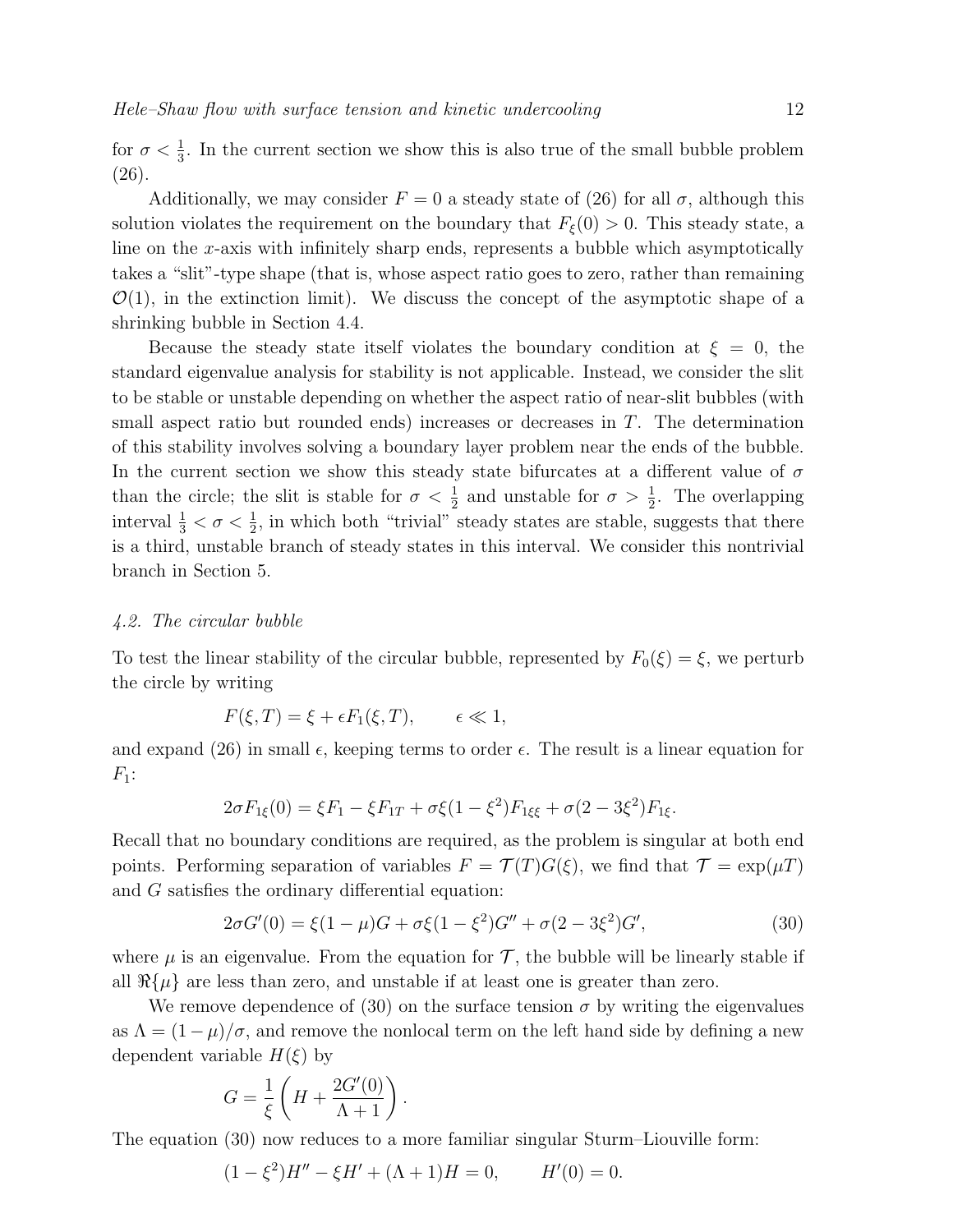Indeed, this is a Chebyshev differential equation whose eigenfunctions are the Chebyshev polynomials

$$
H_k(\xi) = \cos(\sqrt{1 + \Lambda_k} \sin^{-1} \xi),
$$

and for  $H_k$  to be real and differentiable at  $\xi = 1$  we require  $\sqrt{1 + \Lambda_k} = 2k$  for positive integers k (we may exclude  $k = 0$  as it corresponds to constant H, which is equivalent to the trivial solution  $G = 0$ . Putting the eigenvalue back in terms of  $\mu$  we have

$$
\mu_k = 1 - \sigma(4k^2 - 1),
$$

thus the largest eigenvalue is  $\mu_1 = 1-3\sigma$ , which is positive for  $\sigma < 1/3$  and negative for  $\sigma > 1/3$ . Thus the stability of the circle in the small bubble problem (26) is identical to that seen in the full problem  $(5)-(8)$ . This result is to be expected; indeed, we obtain Chebyshev eigenfunctions in Cartesian coordinates as they are the equivalent to the Fourier modes in polar coordinates used in Section 2 for the full problem.

#### 4.3. The thin slit

To examine the stability of the thin slit steady state, we assume  $F = \mathcal{O}(\epsilon)$ , where  $\epsilon \ll 1$ , and expand the unknowns in small  $\epsilon$ :

$$
F \sim \epsilon F_1
$$
,  $P \sim \epsilon P_1$ ,  $S \sim \epsilon S_1$ ,  $\epsilon \to 0$ .

To  $\mathcal{O}(\epsilon)$ , the problem (26) reduces to the first order equation

$$
P_1 = F_1 - F_{1T} + \frac{1 - \xi^2}{\xi} F_{1\xi}, \qquad F_1(0, T) = 0.
$$

Note that the reduction in order from a second order to a first order equation suggests that the asymptotic limit is singular; in particular, the boundary condition at  $\xi = 0$ cannot be satisfied, so we expect there to be a boundary layer near  $\xi = 0$  where the balance of terms in (26) is different.

First we consider the outer problem  $(\xi = \mathcal{O}(1))$ . If we define  $\alpha_1(T) = F_1(1,T)$ , so that  $\alpha = \epsilon \alpha_1$  is the time-dependent aspect ratio, then setting  $\xi = 1$  implies  $P_1 = \alpha_1 - \alpha'_1$ . Letting  $G = F_1 - \alpha_1$ , so that  $G(1,T) = 0$ , we obtain a truly local first order partial differential equation for G:

$$
G_T - \frac{1 - \xi^2}{\xi} G_{\xi} = G, \qquad G(1, T) = 0,
$$
\n(31)

whose solution is obtained by the method of characteristics. For some initial condition  $G(\xi, 0) = G_0(\xi)$  on  $\xi \in [0, 1]$ , the solution is

$$
G(\xi, T) = G_0 \left( \sqrt{1 + (\xi^2 - 1)e^{-2T}} \right) e^T.
$$
 (32)

As  $T \to \infty$ , the characteristics carry the zero boundary condition in (31) across the entire interval; thus  $G \to 0$ , and F tends to  $\alpha_1$ . In particular,

 $F_1(0,T) = \alpha_1(T) + G_0(\sqrt{1 - e^{-2T}})e^T \to \alpha_1(T), \qquad T \to \infty.$ 

The thin bubble will be stable or unstable depending on whether  $\alpha_1$  is decreasing or increasing. To determine the stability we must analyse the inner problem. For simplicity,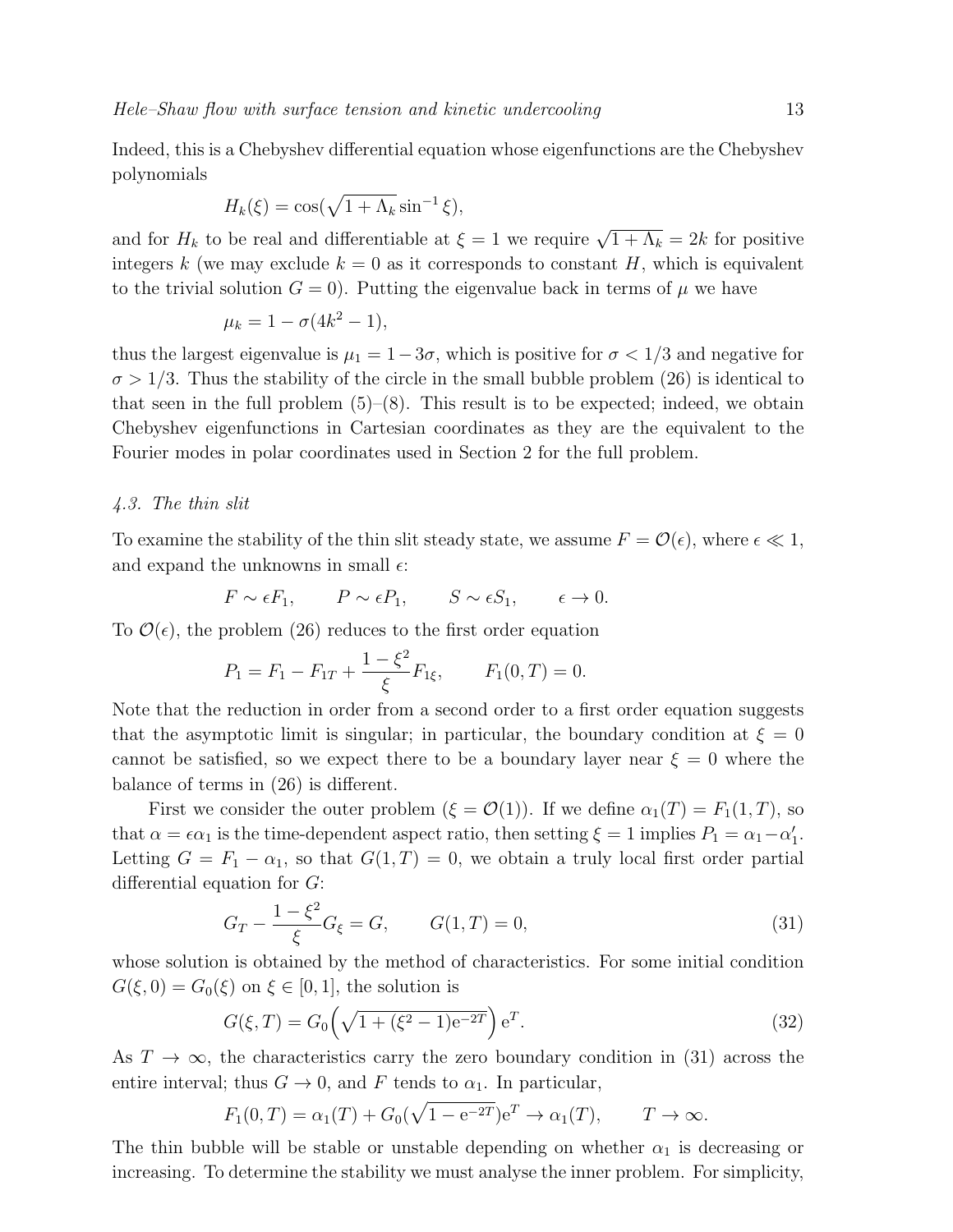we may assume that enough time has passed such that  $F_1(0, T)$  may be taken to be  $\alpha_1$ , in which case  $\alpha_1$  becomes the far field condition for the inner problem inside the boundary layer near  $\xi = 0$ .

We now consider the inner problem. The balance of terms in (26) changes when  $\xi = \mathcal{O}(\sqrt{\epsilon})$ , giving the characteristic width of the boundary layer. Let

$$
\xi = \sqrt{\epsilon} \eta
$$
,  $F \sim \epsilon F_1(\eta)$ ,  $\epsilon \to 0$ ,

so that (26) becomes, to leading order,

$$
0 = F_{1\eta}^{(I)}(\eta^2 + F_{1\eta}^{(I)2}) + S_1(\eta F_{1\eta\eta}^{(I)} - F_{1\eta}^{(I)}),
$$
\n(33)

with  $F_1^{(I)}$  $T_1^{(I)}(0) = 0$  and  $F_1^{(I)}$  $T_1^{(1)}(\eta,T) \to F_1(0,T)$  as  $\eta \to \infty$  (here we use  $F_1^{(1)}$ )  $t_1^{(1)}$  to distinguish the inner solution from the outer solution) $\Vert$ . The far field condition provides the matching between the inner and outer solutions. This is a first order Bernoulli equation in  $F_{1n}^{(1)}$  $1<sub>η</sub>$ that is linearised by the substitution  $G = (F_{1n}^{(1)})$  $\int_{1\eta}^{(1)}$ )<sup>-2</sup>. The resulting solution is

$$
F_1^{(1)} = S_1 \cos^{-1} \left[ k_1 \exp \left( -\frac{\eta^2}{2S_1} \right) \right] + k_2,
$$
\n(34)

where  $k_1$  and  $k_2$  are arbitrary constants. The boundary conditions imply

$$
k_2 = -\cos^{-1}\left(\frac{k_1}{S_1}\right)
$$
,  $k_2 = F_1(0,T) - S_1\frac{\pi}{2}$ .

However, since

$$
F_{1\eta}^{(1)} = \frac{\eta}{\sqrt{k_1^2 \exp\left(\frac{\eta^2}{S_1}\right) - 1}},
$$

and we need  $F_{1\eta}^{(1)} \neq 0$  for the bubble to behave properly (with a square root singularity) near  $X = 1$ , we require  $k_1 = 1$ . Solving for  $k_2$  and  $S_1$  simultaneously, we find

$$
k_2 = 0,
$$
  $S_1 = \frac{2}{\pi} F_1(0, T) \sim \frac{2\alpha_1(T)}{\pi},$   $T \to \infty.$ 

The definition of  $S(24)$  implies

$$
S_1 = \frac{2\sigma}{\pi} (2F_1(1) - F_T(1)) = \frac{2\sigma}{\pi} (2\alpha_1 - \alpha'_1),
$$

thus we obtain an equation for  $\alpha_1$ 

$$
\alpha'_1(T) \sim \left(2 - \frac{1}{\sigma}\right) \alpha_1(T), \qquad T \to \infty.
$$
\n(35)

Therefore the thin slit steady state is stable for  $\sigma < \frac{1}{2}$  and unstable for  $\sigma > \frac{1}{2}$ . Furthermore, for  $\sigma < \frac{1}{2}$ , the asymptotic shape of the bubbles is given by (34). Substituting the known values for  $S_1$ ,  $k_2$  and  $k_3$ , and putting in terms of F and X, (34) becomes

$$
F(X,T) \sim \frac{2\alpha(T)}{\pi} \cos^{-1} \left[ \exp\left( -\frac{\pi(1 - X^2)}{4\alpha(T)} \right) \right], \qquad T \to \infty.
$$
 (36)

 $\parallel$  Note that the time derivative disappears when we take the leading order inner problem. Thus for a given initial condition, there is also a time boundary layer problem in which the solution in the inner  $\xi$  region rapidly evolves to (34). However, we do not examine this complication in any greater detail.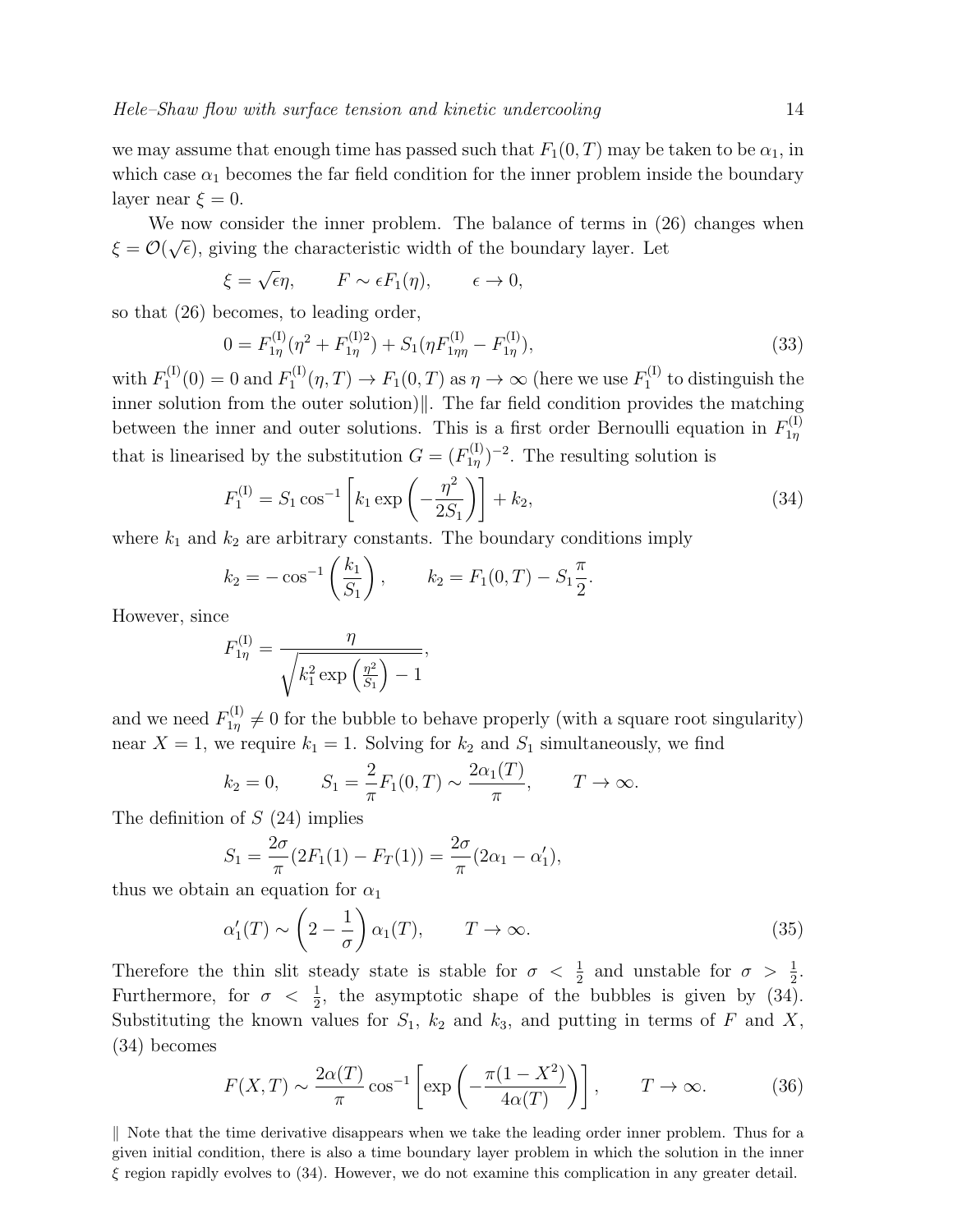

**Figure 3.** The numerical solution of the bubble evolution equation  $(26)$  in (a) X and (b)  $\xi$ , for  $\sigma = 0.4$ . The bubble is initially a thin ellipse of aspect ratio  $\alpha(0) = 0.05$ (denoted by the thick solid line). The numerical solution quickly develops a boundary layer with inner solution (near  $X = 1$ , or  $\xi = 0$ ) predicted in (34), while the outer solution tends to a time dependent constant which decays as predicted by (35).

The aspect ratio  $\alpha = \epsilon \alpha_1$  decays exponentially, according to (35):

$$
\alpha(T) \sim A e^{(2-1/\sigma)T}, \qquad T \to \infty,
$$
\n(37)

where A is a constant depending on the initial bubble shape. To verify out asymptotic predictions, in Figure 3 we show a representative numerical solution of (26) for an initially thin elliptical bubble with surface tension  $\sigma = 0.4$ . At this value we expect the slit to be stable, and the numerical solution confirms this result. As predicted by our asymptotic analysis, the bubble interface quickly develops an inner boundary layer, which looks like (34). As time progresses, the outer solution tends to a time-dependent constant, as predicted by (32). The asymptotic bubble shape is then given by (36), which evolves according to  $(37)$ .

#### 4.4. The asymptotic shape of the thin bubble

Previously we refer to the thin bubble described by (36) as asymptotically a rectangle with rounded ends. Here we define the idea of an asymptotic bubble shape more rigorously. As the bubble boundary approaches a point in  $(x, y)$  coordinates as  $\lambda \to 0$ , to define an asymptotic bubble shape we must perform a dynamic (time-dependent) rescaling of space such that the bubble approaches a shape in the limit. For bubbles whose aspect ratio tends to a nonzero constant, this is achieved simply through the scaling with respect to  $\lambda$  that we perform in Section 3.

For the bubble described asymptotically by (36), where the aspect ratio  $\alpha(T) \to 0$  as  $T \to \infty$ , a limiting shape is not achieved by scaling x and y by the same time-dependent parameter. Instead, we could consider scaling such that the  $x$  and  $y$  intercepts always map to unity; that is, take  $X = x/\lambda$  as before, and define  $\tilde{Y} = Y/\alpha = y/(\lambda \alpha)$ . Under such a scaling, the solution (36) approaches the unit square in the  $(X, \tilde{Y})$  as  $T \to \infty$ (see Figure 4). In this sense, we say the thin bubbles are asymptotically rectangular.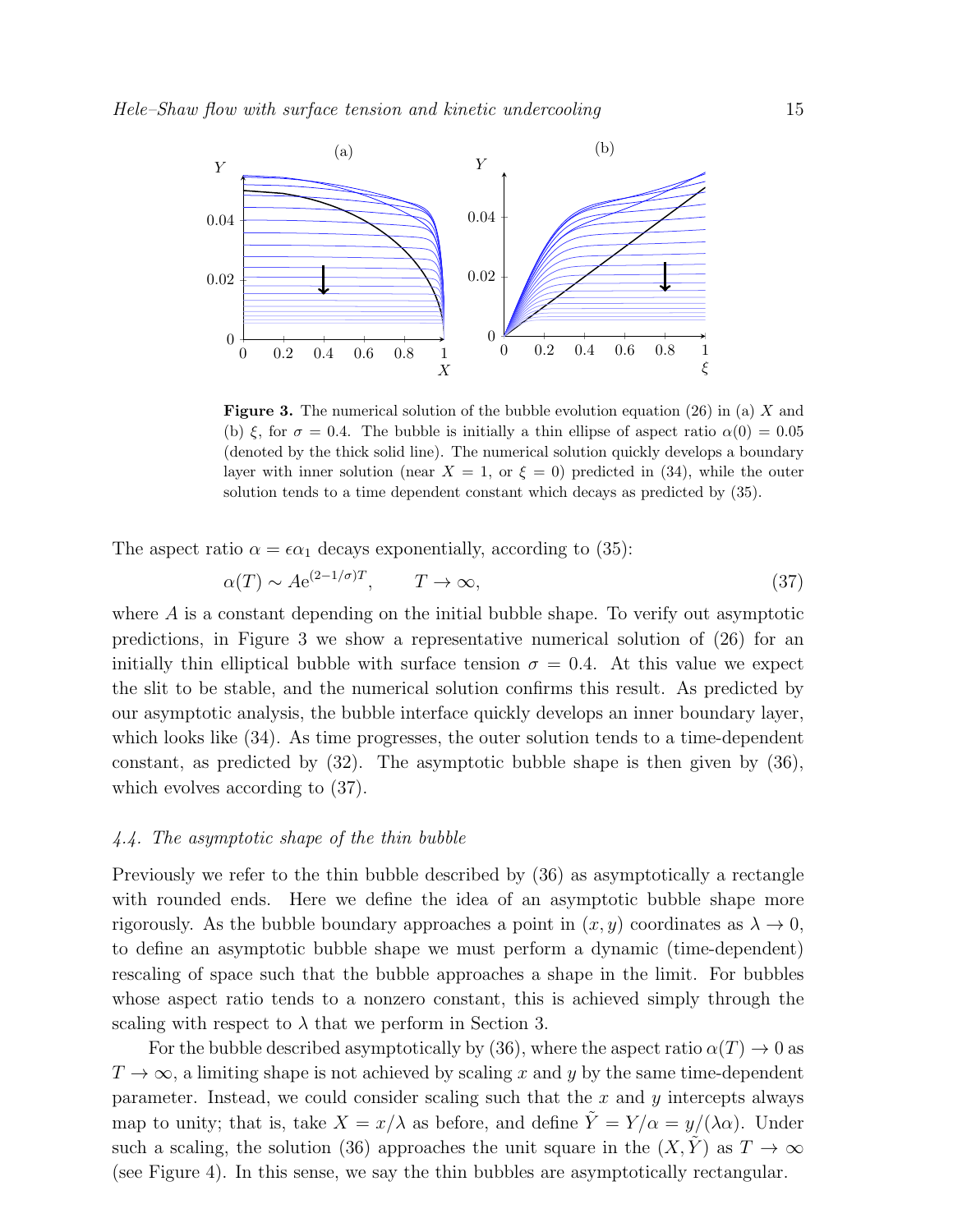#### Hele–Shaw flow with surface tension and kinetic undercooling 16

However, this scaling does not capture the shape of the bubble near the tip, since this behaviour occurs only in the boundary layer near  $X = 1$ , which shrinks as  $\alpha \to 0$ (by symmetry, the same situation occurs near  $X = -1$ ). To observe the asymptotic tip shape, we must scale both spatial coordinates by the same amount. To this end, we rescale by  $\tilde{X} = (X-1)/\alpha$ , with  $\tilde{Y} = Y/\alpha$  as before. To leading order in  $\alpha$ , (36) becomes

$$
\tilde{Y} \sim \frac{2}{\pi} \cos^{-1} \left[ \exp\left(\frac{\pi \tilde{X}}{2}\right) \right].
$$
\n(38)

This equation describes the "rounding off" of the rectangular bubble, and is also depicted in Figure 4. The equation for the bubble shape (38) can be rearranged to be

$$
\frac{\tilde{X}}{2} = \frac{1-l}{\pi} \log \left[ \frac{1}{2} \left( 1 + \cos \frac{\pi (\tilde{Y}/2)}{l} \right) \right], \qquad l = \frac{1}{2}.
$$
 (39)

The curve represented by (39) is equivalent to the shape of the famous Saffman–Taylor finger for width  $l=\frac{1}{2}$  $\frac{1}{2}$  (see Equation 17 of [4]), and is also known as the "grim reaper": an exact solution in curvature-driven flow [40, 41] and the shape of a viscous filament in a Hele–Shaw channel. [42]. Indeed, if we examine (23) near the tip of a thin bubble, using the expansions

$$
F \sim \epsilon F_1
$$
,  $P \sim \epsilon P_1$ ,  $S \sim \epsilon S_1$ ,  $X = \epsilon \tilde{X} - 1$ ,

for  $\epsilon \ll 1$ , then we obtain the leading order problem (equivalent to (33))

$$
-\frac{1}{S_1} \frac{F_{1\tilde{X}}}{\sqrt{1 + F_{1\tilde{X}}^2}} = \frac{F_{1\tilde{X}\tilde{X}}}{(1 + F_{1\tilde{X}}^2)^{3/2}},
$$

which is a scaled travelling-wave version of the equation  $(v_n = -\kappa)$  for curve-shortening flow, with a wave speed of  $-1/S_1$ . As the grim reaper is the travelling wave solution of the curvature driven flow problem [40, 41], it occurs in the thin-bubble limit of our problem also. The overall bubble shape is reminiscent of a scaled and time-reversed version of the "paperclip" solution to curve-shortening flow [40, 41] for time  $t \to -\infty$ , though the two shapes are likely only the same in the limits  $t \to -\infty$  and  $T \to \infty$ .

#### 5. The nontrivial branch of steady states

In this section we show that there is a third branch of steady states of (26) which exists only when the surface tension lies in the critical range  $\frac{1}{3} < \sigma < \frac{1}{2}$ . For each  $\sigma$  in this range there is a nontrivial steady state with aspect ratio  $\alpha$ . This branch of steady states approaches the circle steady state as  $\sigma \to \frac{1}{3}$ <sup>+</sup> (with  $\alpha \to 1^-$ ) and approaches the slit steady state as  $\sigma \to \frac{1}{2}$  $(\alpha \to 0^+)$ . We numerically compute the bubble shapes and the relation between  $\alpha$  and  $\sigma$ . Additionally we obtain the asymptotic form of the bubble shape as  $\alpha \to 0^+$ . Since this steady state separates the circle and the slit, which are stable for  $\frac{1}{3} < \sigma < \frac{1}{2}$ , we expect it to be unstable. We provide numerical evidence to support this prediction.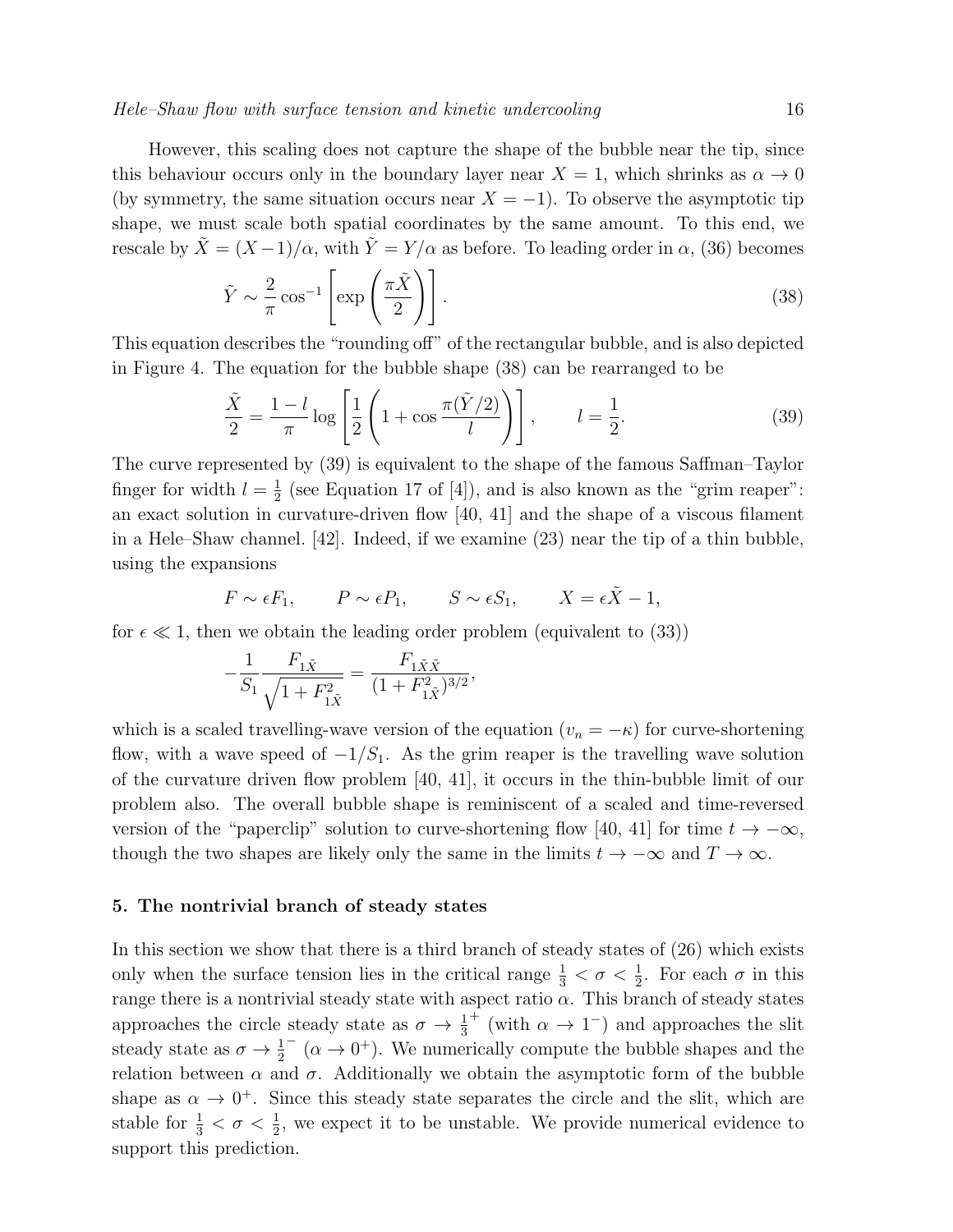

Figure 4. A schematic of the description of the asymptotic shape of the thin bubble, represented by the solution (36), under different scalings. If we scale by  $X = x/\lambda$  and  $\tilde{Y} = y/(\lambda \alpha)$ , such that the intercepts are at unity, the bubble is asymptotically square. This does not capture the behaviour at the tips of the bubble, however. By zooming in near the tip using the new horizontal scaling  $\tilde{X} = y/(\lambda \alpha)$ , we observe the rounded-off asymptotic limiting shape of the end of the bubble (38). This tip shape is equivalent to the Saffman–Taylor finger and the travelling wave solution in curvature-driven flow, known as the grim reaper (see Section 4.4).

#### 5.1. Numerical computation

To determine this nontrivial branch of steady states, we take the steady state version of (26):

$$
P = \frac{\xi F + (1 - \xi^2)F'}{\sqrt{\xi^2 + (1 - \xi^2)F'^2}} + S \frac{\xi (1 - \xi^2)F'' - F'}{(\xi^2 + (1 - \xi^2)F'^2)^{3/2}},
$$
(40)

with  $F(0) = 0$ , P an undetermined constant, and where ' represents differentiation with respect to  $\xi$ . Instead of using  $\sigma$  as an input, we will instead fix the aspect ratio  $\alpha = F(1)$ between 0 and 1 and let S be an unknown which must be found as part of the solution. The value of  $\sigma$  is then deduced from S. As before, (40) is a singular boundary value problem, for which we expect well-determined solutions as the two boundary conditions may be used to find the two unknowns P and S.

We solve (40) numerically by discretising with central finite difference approximations for the derivatives. The unknowns are  $P$ ,  $S$ , and the values of  $F$  at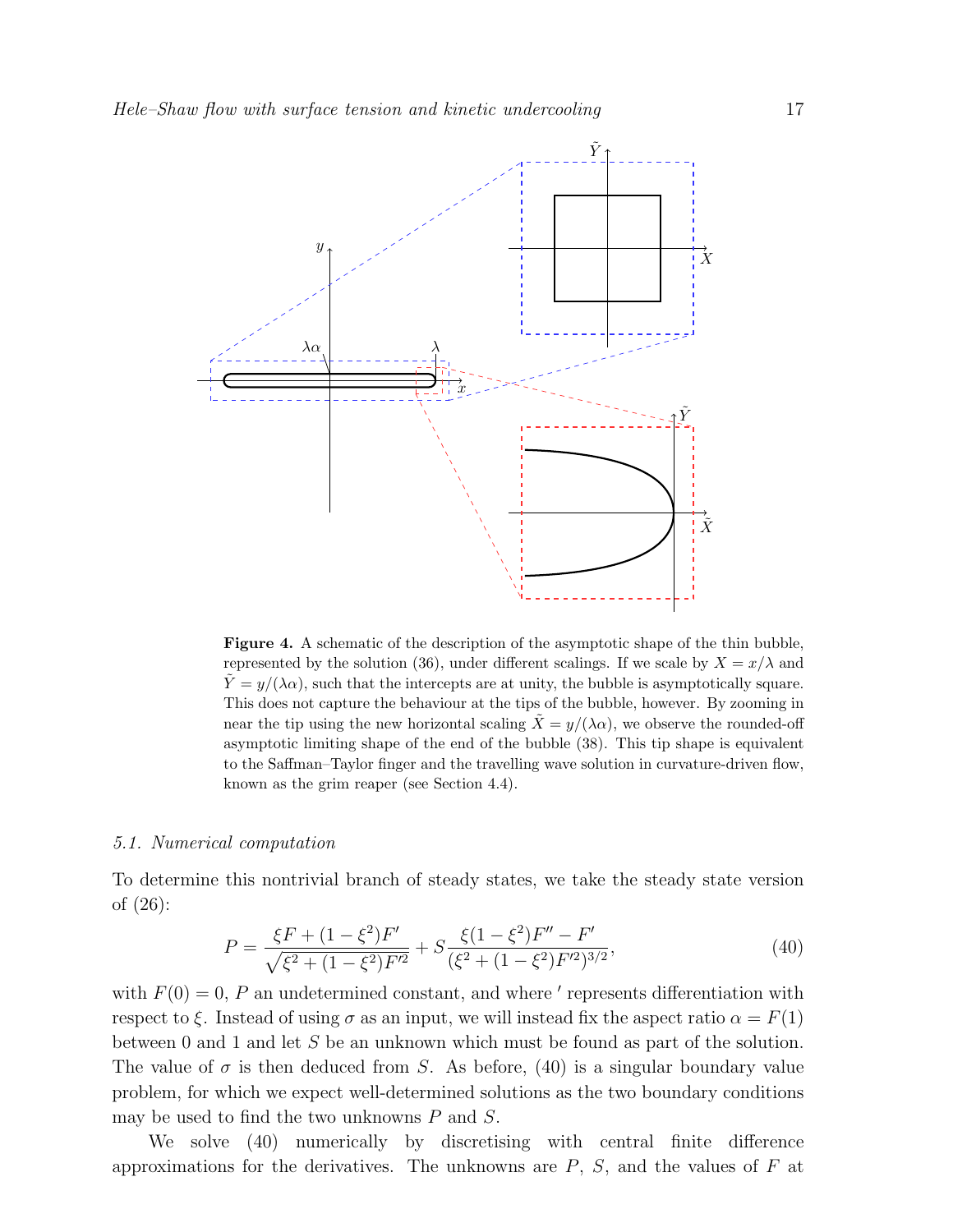

Figure 5. (a) The aspect ratio of the numerical solution of (40) against the corresponding value of surface tension  $\sigma$ . This represents the nontrivial, unstable branch of steady states which separates the circle and slit steady states, which are both stable in the critical range  $1/3 < \sigma < 1/2$ . (b) Some representative solutions on this nontrivial branch.

interior points, while the system of equations comes from the discretisation of (40) at the interior and both end points. The numerical value of  $\sigma$  is then computed from S using the steady state version of (24):

$$
S = \frac{4\sigma}{\pi} \int_0^1 \frac{\xi F}{\sqrt{1 - \xi^2}} d\xi.
$$
\n(41)

This process is carried out for a range of values  $\alpha$  between 0 and 1. The resulting curve of  $\alpha$  against  $\sigma$  is shown in Figure 5, along with some representative bubble shapes for various  $\alpha$ . Note in particular that as  $\alpha \to 1^-$ ,  $\sigma \to \frac{1}{3}$ <sup>+</sup> and the bubble shape approaches a circle. That is, this nontrivial branch of solutions intersects the branch of circular steady states at the bifurcation point (the point where the stability of the circle steady state changes). Conversely, as  $\alpha \to 0^+$ ,  $\sigma \to \frac{1}{2}$ − , the bifurcation point of the slit steady states.

#### 5.2. The thin bubble limit

In addition to the numerical solution we look at the thin bubble limit of steady states on the nontrivial branch by considering (40) with aspect ratio  $\alpha \ll 1$ . This is very similar to the boundary layer problem we solved for the stability of near-slit bubbles in Section 4. Expanding the unknowns,

$$
F \sim \alpha F_1
$$
,  $P \sim \alpha P_1$ ,  $S \sim \alpha S_1$ ,

the leading order problem is

$$
P_1 = F_1 + \frac{1 - \xi^2}{\xi} F_1', \qquad F_1(0) = 0, \ F_1(1) = 1,
$$

which has solution  $F_1 = P_1 + k_1 \sqrt{1 - \xi^2}$  where  $k_1$  is arbitrary. To avoid a singularity at  $\xi = 1$ , we must have  $k_1 = 0$  and so  $F_1 = P_1 = 1$ .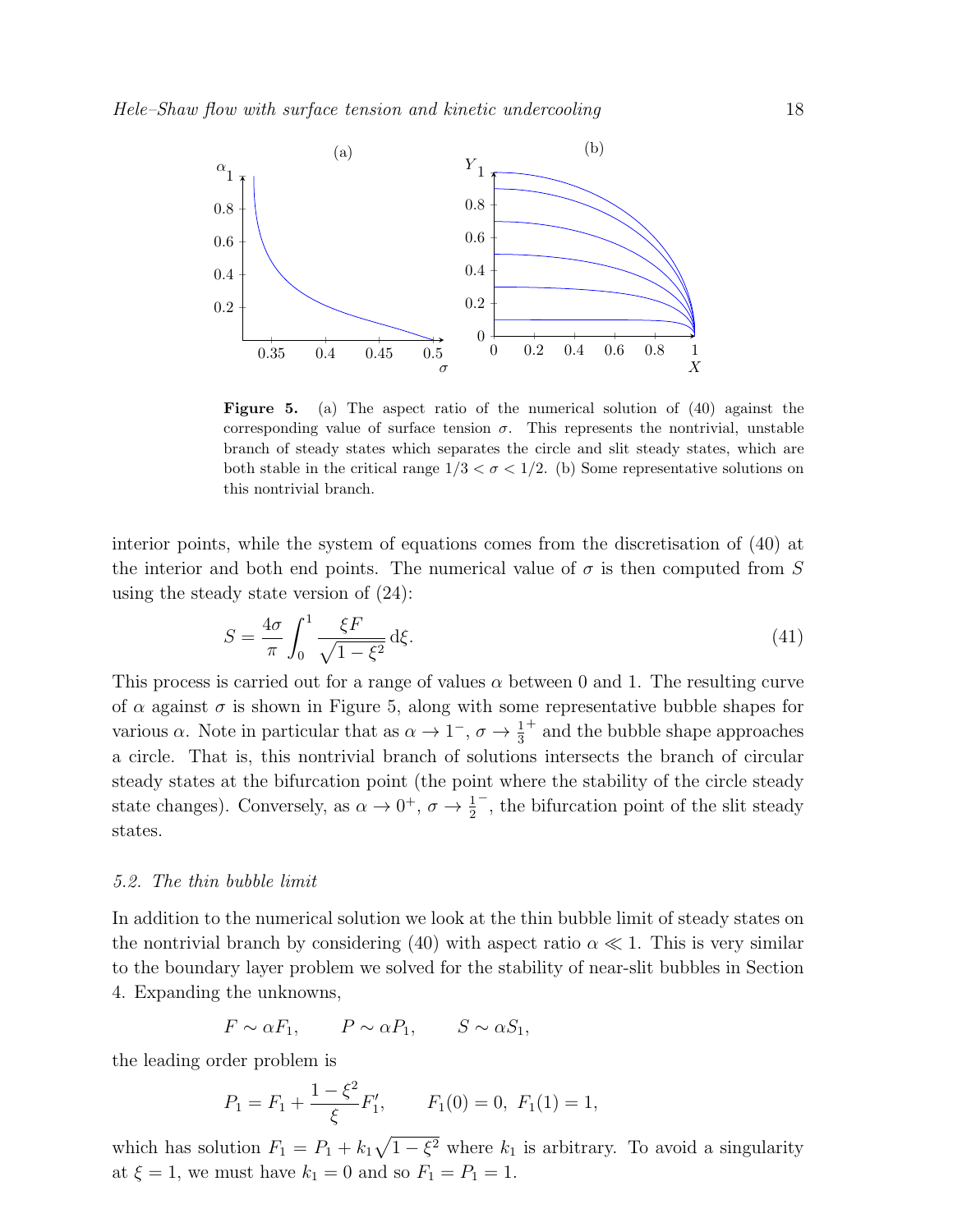

Figure 6. A comparison between the thin bubble asymptotic approximation (43) and the numerical solution to (40) for a bubble on the nontrivial solution branch, (a) in physical coordinate X and (b) in transformed coordinate  $\xi$ . The aspect ratio is set to  $\alpha = 0.05$ , small enough that the asymptotic approximation is very good.

This solution cannot be made to satisfy the condition at  $\xi = 0$ , so we expect there to be a boundary layer at this end. The balance of terms in (40) changes when  $\xi = \mathcal{O}(\sqrt{\alpha})$ . Let

$$
\xi = \sqrt{\alpha}\eta, \qquad F \sim \alpha F_1(\eta),
$$

so that (40) becomes, to leading order,

$$
0 = F_1'(\eta^2 + F_1'^2) + S_1(\eta F_1'' - F_1'), \qquad F_1(0) = 0, \ \lim_{\eta \to \infty} F_1 = 1,
$$
 (42)

(where ' is now differentiation with respect to  $\eta$ ). This is identical to the inner problem (33) for the stability of a near-slit bubble. An exact solution to (42) is easily found and the requirement  $F'(0) > 0$  again determines the value of  $S_1$ :

$$
F_1 = \frac{2}{\pi} \cos^{-1} \left[ \exp\left( -\frac{\pi \eta^2}{4} \right) \right], \qquad S_1 = \frac{2}{\pi}.
$$

Thus the asymptotic bubble shape in terms of  $X$  is

$$
F \sim \alpha \frac{2}{\pi} \cos^{-1} \left[ \exp \left( -\frac{\pi (1 - X^2)}{4\alpha} \right) \right], \qquad \alpha \to 0.
$$
 (43)

A comparison between (43) and the numerical solution to (40) for small  $\alpha$  is shown in Figure 6. Since the integral in (41)  $\sim \alpha$ , we can also determine the value  $\sigma$  from  $S_1$ :

$$
\sigma = \frac{1}{2}.
$$

This is the result predicted by the numerical scheme, and is the bifurcation point for the stability of the slit steady state. The bubbles shapes on the nontrivial branch are asymptotically described by (43) as the aspect ratio  $\alpha \to 0^+$ . In this limit, the bubbles look like long thin rectangles with rounded ends (as described in Section 4.4), similar to the stable near-slit evolving bubbles (36) which do not lie on the nontrivial branch.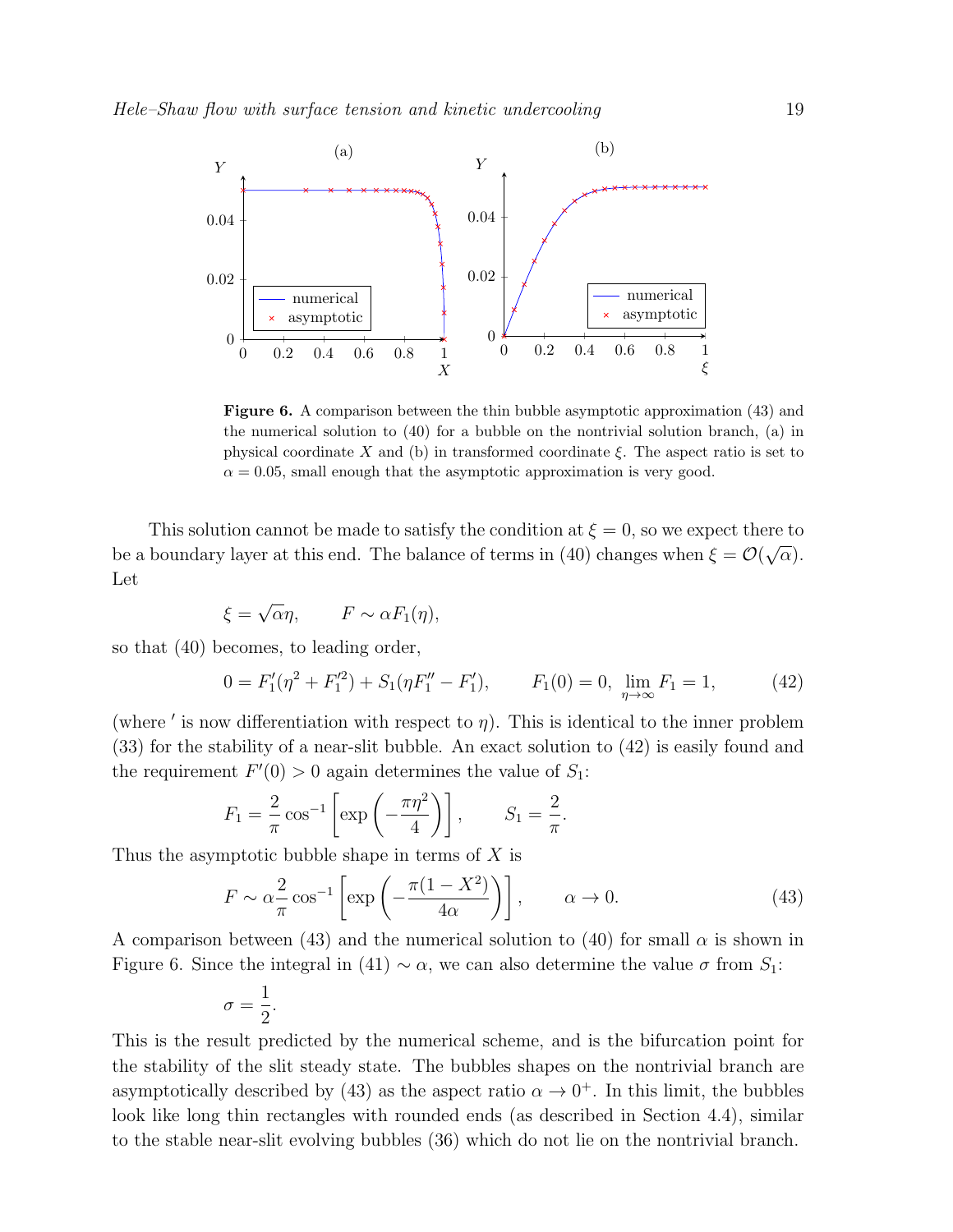

Figure 7. A numerical demonstration of the instability of the nontrivial steady state solution of (26) for surface tension  $\sigma = 0.3757$ , corresponding to steady state aspect ratio of 0.3. In (a), a solution which is initially at the steady state (the thick solid curve) remains there. Additionally, two solutions are shown that are initially slightly above and below the steady state. These solutions head away toward the trivial (stable) circle and slit steady states, respectively. In (b) we plot the aspect ratios of the three solutions over time.

#### 5.3. Stability

The linear stability problem for the nontrivial branch of steady states is more difficult than that for the two trivial steady states, and we do not attempt an analysis here (see the discussion in Section 7, however). We demonstrate the instability numerically by solving (26) using the method discussed in Section 3.2, with an initial condition equal to the numerically computed nontrivial steady state for the given value of  $\sigma$ , multiplied by a constant slightly greater than, equal to, or less than unity. The result is shown in Figure 7, with the two solutions that are not exactly at the steady state initially heading away towards either of the stable trivial steady states.

### 5.4. Bifurcation diagram

We are now at a point where we may summarise the steady state behaviour of the small bubble problem (26), and therefore the asymptotic near-extinction behaviour of the full Hele–Shaw problem  $(5)$ – $(8)$ . This is most easily done with a bifurcation diagram, which is shown in Figure 8. The steady states of (26) are readily identified by their aspect ratios  $\alpha$ , which we plot against the surface tension parameter  $\sigma$ . The diagram also indicates the bifurcations in the stability of the two trivial steady states (the circle and slit), and in the critical region  $\frac{1}{3} < \sigma < \frac{1}{2}$ , where both trivial steady states are stable, we include the numerically computed nontrivial branch.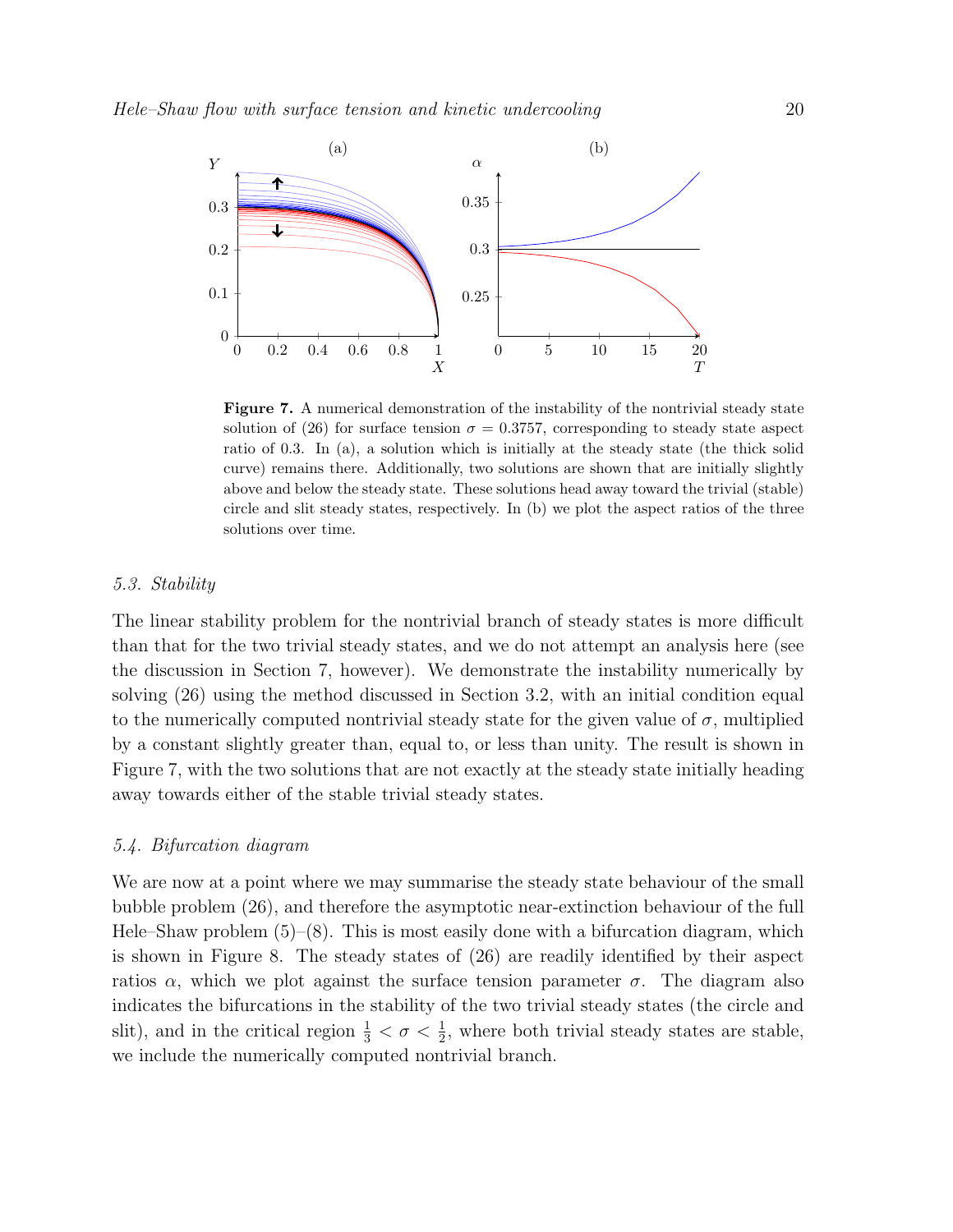

Figure 8. A bifurcation diagram for the small bubble problem (26) which summarises the main results of Sections 4 and 5. The aspect ratios  $\alpha$  of possible steady states are plotted against the parameter  $\sigma$ . For  $\sigma > \frac{1}{2}$  and  $\sigma < \frac{1}{3}$ , only the two trivial steady states exist, with the circle ( $\alpha = 1$ ) and the slit ( $\alpha = 0$ ) stable in the respective ranges. For the critical range  $\frac{1}{3} < \sigma < \frac{1}{2}$ , both trivial steady states are stable, with a third, unstable steady state (computed from (40)) separating them. Also included are typical trajectories for solutions to either the small bubble problem (26) or the full Hele–Shaw problem  $(5)-(8)$ .

#### 6. Numerical solution to the full Hele–Shaw problem

To show that the steady state behaviour of the small bubble problem (26) does indeed represent the asymptotic behaviour of the full Hele–Shaw problem  $(5)-(8)$ , a numerical solution to this full problem is required.

Our numerical scheme is based on applying a spectral collocation-type scheme to a complex variable formulation of the problem. Complex variable methods are used extensively in constructing exact solutions in unregularised Hele–Shaw problems [6] and have also been used to devise numerical methods similar to the one we present here [36]. Our numerical scheme has two variants; an unscaled version which is purely based on the full problem  $(5)-(8)$ , and an adaptation that takes advantage of the scaling we used in finding the small bubble problem in Section 3.

#### 6.1. Unscaled method

Let  $z = g(\zeta, t)$  be an analytic, time-dependent mapping function under which the fluid region  $z \in \Omega(t)$  is the image of the unit disc (g will be analytic in the unit disc except at  $\zeta = 0$ , where it has a simple pole corresponding to infinity in the z-plane). The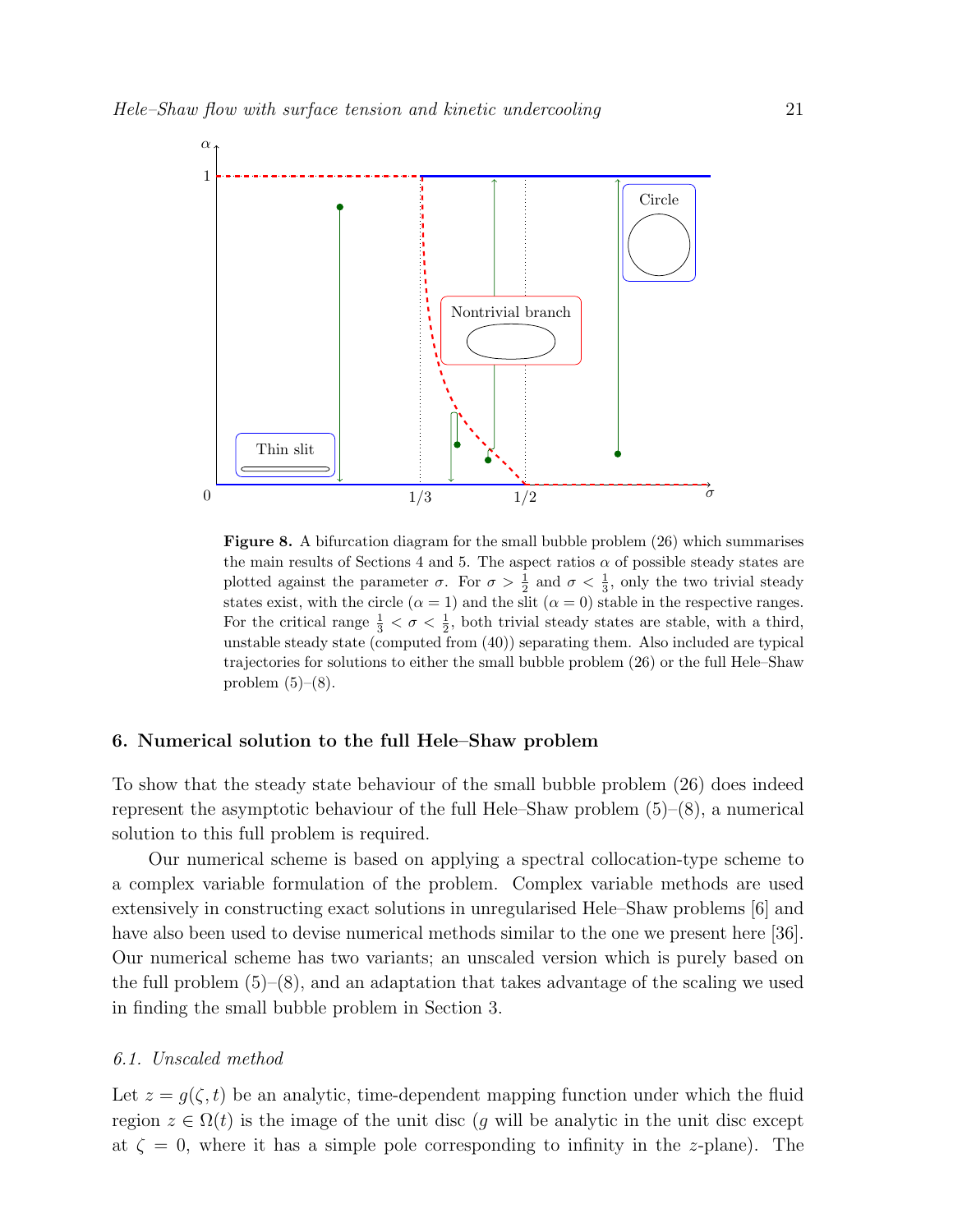kinematic condition may be written as a boundary condition for  $g$  on the unit circle:

$$
\Re\{g_t\overline{\zeta g_{\zeta}}\} = \Re(\zeta \Phi_{\zeta}) = 1 - \Re\{\zeta V_{\zeta}\} - \sigma \Re\{\zeta K_{\zeta}\}, \qquad |\zeta| = 1, \tag{44}
$$

where  $\Phi = \phi + i\psi$  is the complex velocity potential, and V and K are complex analytic functions in the unit disc whose real boundary data is the normal velocity and curvature respectively, that is

$$
\Re\{V\} = v_n = \frac{\Re\{g_t\overline{\zeta g_{\zeta}}\}}{|\zeta g_{\zeta}|}, \qquad \Re\{K\} = \kappa = \frac{\Re\{\zeta(\zeta g_{\zeta})\overline{\zeta g_{\zeta}}\}}{|\zeta g_{\zeta}|^3},
$$

on  $|\zeta| = 1$ . For simplicity we assume a bubble symmetric in the x and y-axes. The mapping function  $q$  (and its derivatives) may therefore be written as a power series with time-dependent coefficients:

$$
g(\zeta, t) = \sum_{n=0}^{\infty} a_n(t) \zeta^{2n-1}, \quad \zeta g_{\zeta} = \sum_{n=0}^{\infty} (2n-1) a_n(t) \zeta^{2n-1},
$$
  

$$
\zeta(\zeta g_{\zeta})_{\zeta} = \sum_{n=0}^{\infty} (2n-1)^2 a_n(t) \zeta^{2n-1}.
$$

The time derivative of  $g$  is of course given by the time derivatives of the coefficients:

.

$$
g_t(\zeta, t) = \sum_{n=0}^{\infty} \dot{a}_n(t) \zeta^{2n-1}
$$

To solve for the evolution of the coefficients  $a_n(t)$  we truncate the series at N terms. The N fully implicit equations that we require will come from satisfying (44) at N equally spaced points

$$
\zeta_j = e^{i\pi j/4N}, \qquad j = 0, ..., N - 1,
$$

which lie in the first quadrant on the unit circle.

To compute these implicit equations we first evaluate  $g$ , its derivatives, and subsequently  $v_n$  and  $\kappa$ , at each of the  $\zeta_j$ . This is carried out very efficiently by using the inverse fast Fourier transform. Computing the complex analytic functions  $V$  and  $K$ from  $v_n$  and  $\kappa$  is simple in the space of their power series coefficients, for example

$$
v_n = \sum_{n=-\infty}^{\infty} b_n \zeta^n \quad \Rightarrow \quad V = b_0 + \sum_{n=1}^{\infty} 2b_n \zeta^n,
$$

(note that  $b_n = \overline{b}_n$  by symmetry), so that the values of  $\zeta V_{\zeta}$  in (44) are found by applying the fast Fourier transform to the values of  $v_n$ , manipulating the coefficients, and inverting the transform once more (a similar process holds for  $\zeta K_{\zeta}$ ). Now enforcing (44) at the  $\zeta_i$ nodes furnishes us with  $N$  implicit equations for the time derivatives of the coefficients  $\dot{a}(t)$ . These are solved using a fully implicit time-stepping scheme (ode15i in Matlab) from a prescribed initial condition.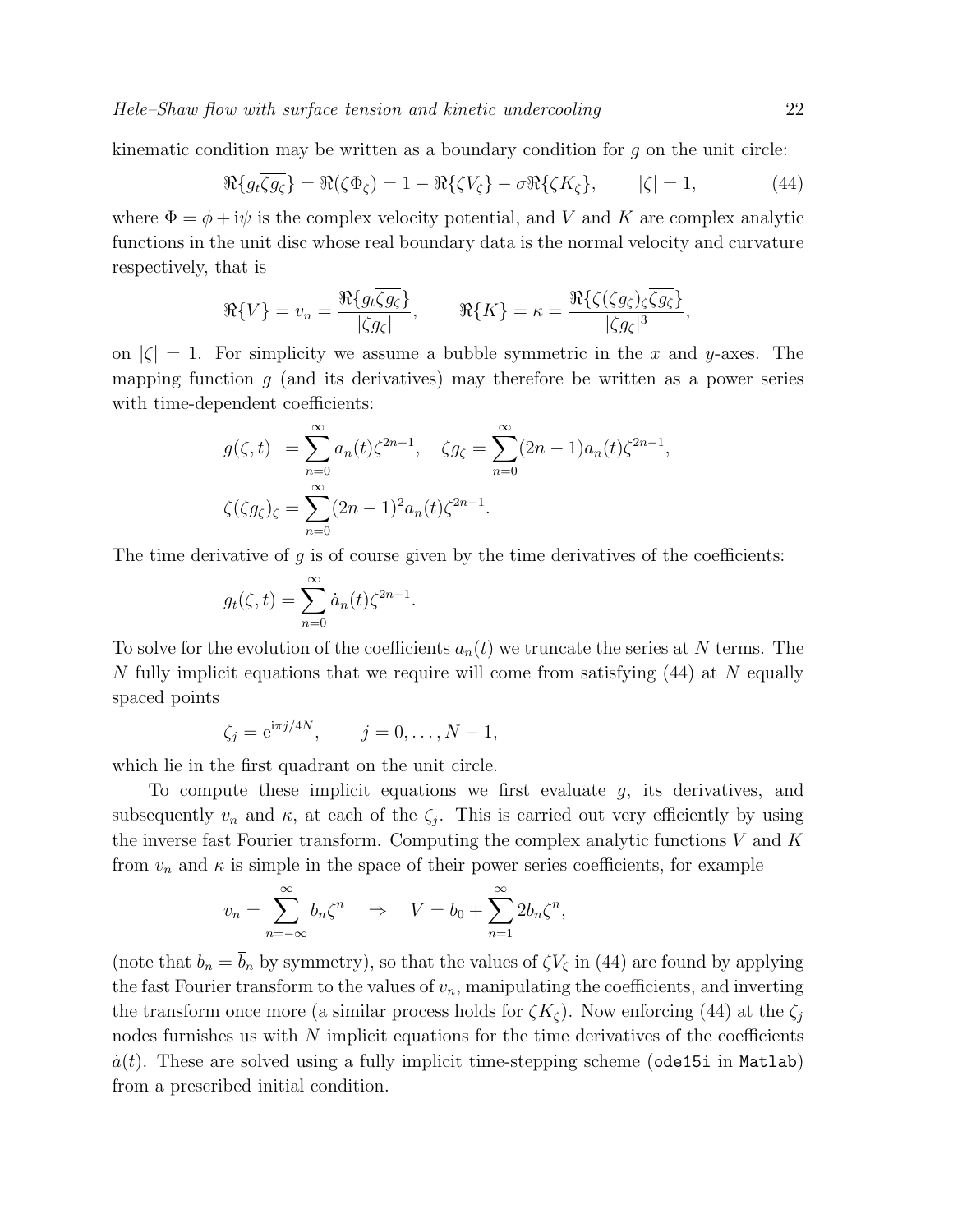#### 6.2. Scaled method

Since we are interested in the behaviour of bubbles near extinction, the above method can be improved by scaling space and time so that we more accurately compute the behaviour very close to the extinction time. To that end, we again let  $\lambda(t)$  be the xintercept of the bubble at time  $t$ , and define a new mapping function  $G$  and time-like variable T:

$$
g(\zeta, t) = \lambda G(\zeta, T), \qquad T = -\log \lambda.
$$

This is equivalent to the scaling we used in the derivation of the small bubble problem  $(26)$ . The image of the unit circle under G is now the bubble shape scaled so that its x-intercepts are  $\pm 1$ , and as  $\lambda \to 0^+$ ,  $T \to \infty$ . We again write G as a power series

$$
G(\zeta,T) = \sum_{n=0}^{\infty} A_n(T) \zeta^{2n-1}.
$$

The area of the bubble is given by

$$
\mathcal{A} = \frac{1}{2i} \oint_{\partial \Omega} \overline{z} dz = -\frac{\lambda^2}{2i} \oint_{|\zeta|=1} G(1/\zeta, T) G_{\zeta}(\zeta, T) d\zeta
$$

$$
= -\pi \lambda^2 \sum_{n=0}^{\infty} n A_n^2.
$$

From the constant rate of change of area (9) we therefore obtain

$$
\dot{\lambda}\lambda = B(T)^{-1}, \qquad B(T) = \sum_{n=0}^{\infty} n A_n (A_n - A'_n)
$$
\n(45)

(here  $'$  represents differentiation with respect to  $T$ ). Armed with this relation we rewrite (44)

$$
e^{-T}(\Re\{(G - G_t)\overline{\zeta G_{\zeta}}\} + B) = B\Re\{\zeta \hat{V}_{\zeta}\} + \sigma \Re\{\zeta \hat{K}_{\zeta}\}, \quad |\zeta| = 1, \tag{46}
$$

where  $\hat{V}$  and  $\hat{K}$  are the functions analytic in the unit disc such that

$$
\Re{\hat{V}} = \frac{\Re\{(G - G_T)\overline{\zeta G_{\zeta}}\}}{|\zeta G_{\zeta}|}, \qquad \Re{\hat{K}} = \frac{\Re\{\zeta(\zeta G_{\zeta})_{\zeta}\overline{\zeta G_{\zeta}}\}}{|\zeta G_{\zeta}|^3},
$$

on  $|\zeta| = 1$ . This scheme is implemented numerically in a similar fashion to the last section, with one alteration. As we have not yet specified the scaling  $\lambda$ , and (45) is implied by (46) for any such scaling, we must replace one of the equations (say, at  $\zeta_{N-1}$ ) by a condition that fixes the scaling:

$$
G(1,T) = 1.
$$

Both the scaled and unscaled versions are very efficient due to their use of the fast Fourier transform. To produce the numerical results presented below we used  $N = 128$ power series terms, which ran in the order of seconds on a modern desktop computer.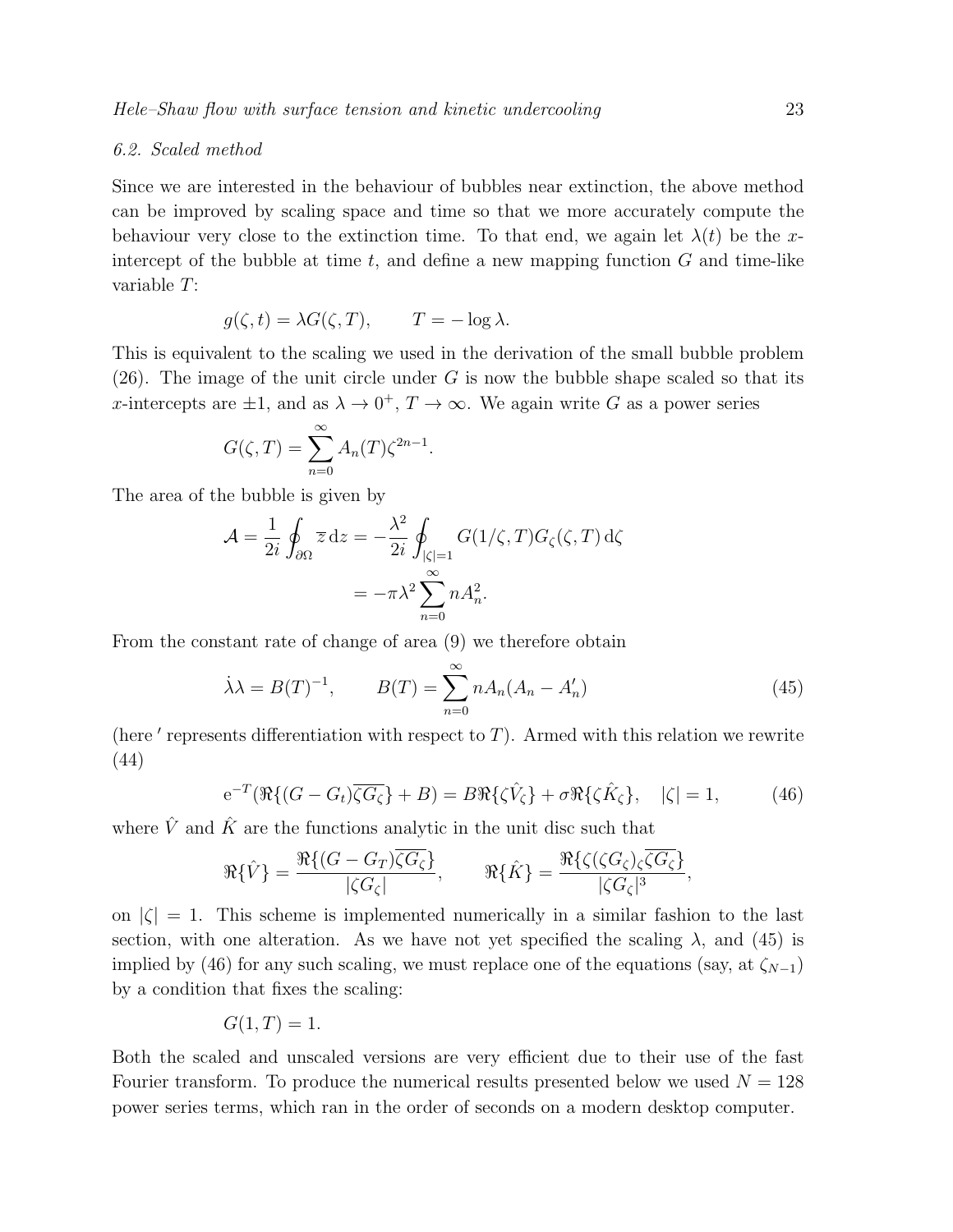#### 6.3. Numerical results

The numerical solution to the full problem  $(5)-(8)$  is used to verify the asymptotic predictions made from the small bubble problem; in particular we focus on the presence of an unstable steady state for values of  $\sigma$  in the critical range  $\frac{1}{3} < \sigma < \frac{1}{2}$ , and the stability of the two trivial steady states, the circle and the slit.

In Figure 9 we plot the numerical solutions for two initially elliptical bubbles with nearly identical aspect ratios, for a surface tension value  $\sigma = 0.3757$  within the critical range. We compare both the unscaled and scaled versions of our numerical scheme. The unscaled method shows the bubbles shrinking to a point, but before the small bubble limit is approached the two solutions look very similar, and we cannot examine the behaviour very close to the point of extinction. In the scaled version, we see that the bubble quickly tends toward the nontrivial (unstable) bubble shape in the stretched time variable  $T$ , but then eventually heads toward either the circle or slit, the outcome due purely to the slight difference in initial condition. While it is technically possible that an initial condition may be just such that the bubble tends to the bubble shape represented by the nontrivial steady state exactly, in general bubbles will contract as either circular or slit-type bubble shapes.

#### 7. Discussion

We have performed an analytic and numerical investigation of the effects of surface tension and kinetic undercooling on the shape of a contracting bubble in a Hele–Shaw cell. As the bubble shrinks to a point in the limit  $t \to t_f^ \bar{f}$ , it asymptotically approaches a shape corresponding to a steady state of the leading order small bubble approximation (26). This approximation has two "trivial" steady states whose stability depends on the value of the nondimensional surface tension parameter  $\sigma = \hat{\sigma}/(\hat{c}\hat{Q})$ : the circle, which is stable for  $\sigma > \frac{1}{3}$ , and the infinitely thin slit, which is stable for  $\sigma < \frac{1}{2}$ . For surface tension values in the critical range  $\frac{1}{3} < \sigma < \frac{1}{2}$ , where both trivial steady states are stable, we found a third, unstable branch of steady states, on which the bubble shape has an aspect ratio lying between zero and one. Our numerical solution of the full Hele–Shaw problem shows that, while bubbles may initially evolve toward this unstable bubble shape, very close to the point of extinction they chang their trajectory and evolve to either a circle or slit, in agreement with the stability analysis. There are, however, many unresolved problems and areas for further study, some of which we outline below.

#### 7.1. Bubble break-up

The focus of our study is on the asymptotic shape of a single bubble very close to extinction. For simplicity we have only considered symmetric bubbles that remain connected up to the time of extinction; this avoids the question of the breakup of a single bubble into multiple disconnected ones, which may happen for concave initial conditions (for instance, initially "dumbell" shaped bubbles). In this case, more sophisticated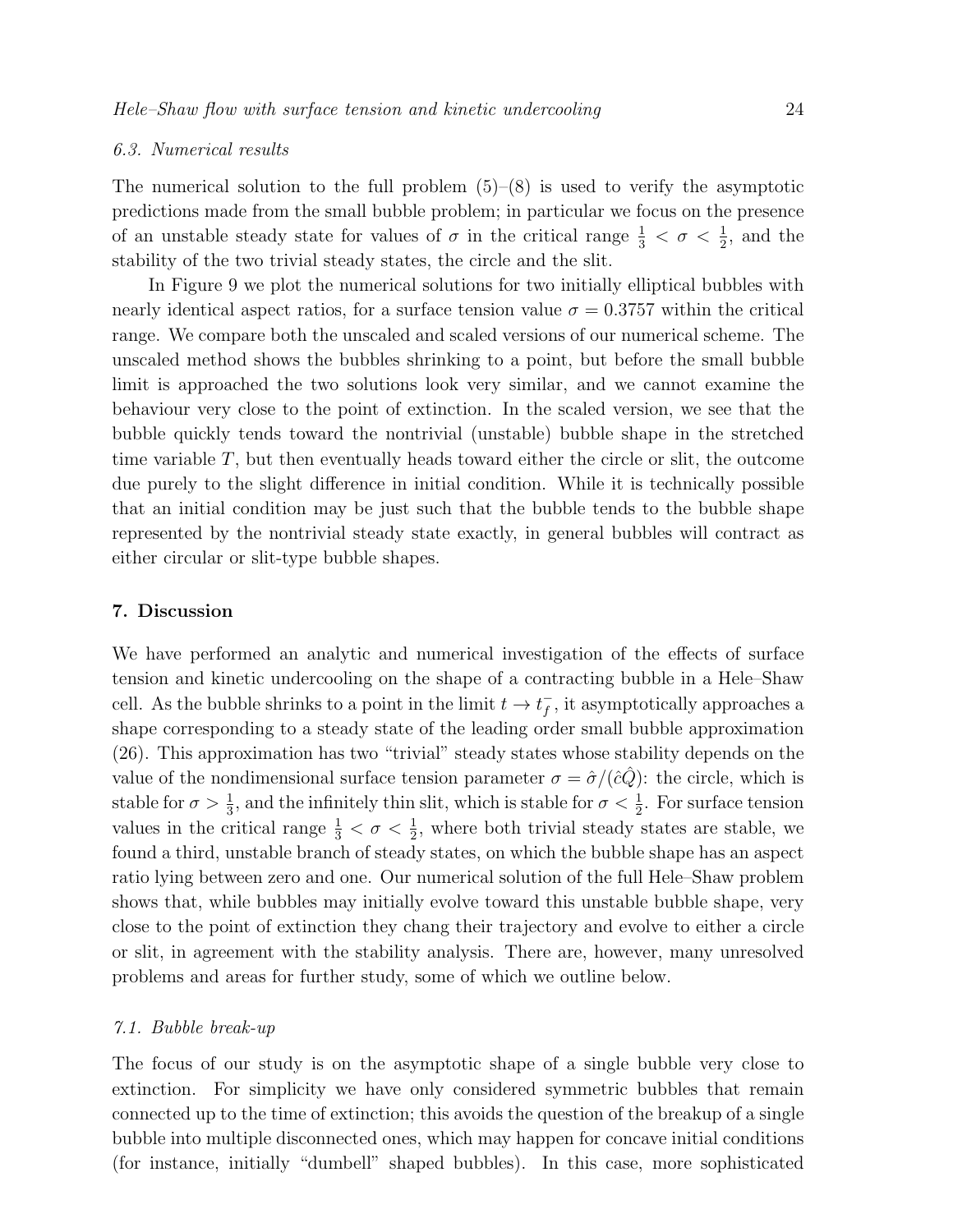

Figure 9. The evolution of the shape of two initially elliptical bubbles (depicted by the thick solid line) of aspect ratios of ratios  $\alpha_0 = 0.295$  and  $\alpha_0 = 0.289$ , computed using the two numerical methods discussed in Section 6. The unscaled method (left) shows the evolution of the bubbles while their sizes are  $\mathcal{O}(1)$ ; the two solutions do not appear to differ greatly at this scale. The scaled method (right), where lengths have been scaled by the interface's x-intercept  $\lambda$ , and  $T = -\log \lambda$  is the stretched time variable, is useful for calculating how the bubbles behave very close to extinction. We see both bubbles initially tend toward the (unstable) steady state as described in Section 5 for the given value of  $\sigma$  (shown as a broken line), but ultimately tend toward either (b) a circle, or (d) a slit, both of which are stable according to the results in Section 4.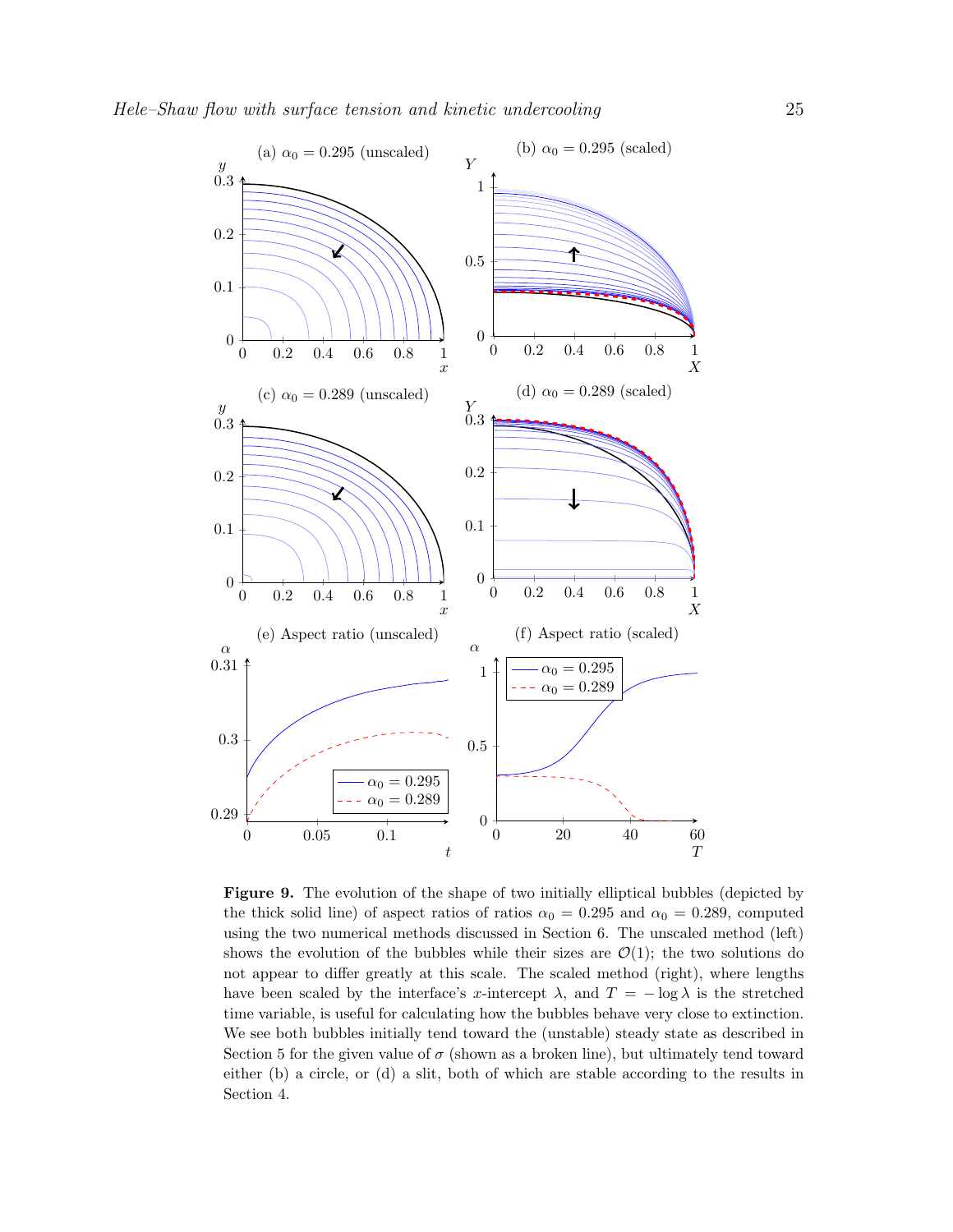numerical techniques are required than those described in this paper, since our scheme is based on a conformal mapping from the unit disc, and therefore requires the fluid region to be simply connected.

Additionally, the rescaled problem (23) in Section 3 is no longer valid when there are multiple bubbles. While it is reasonable to expect each bubble to behave qualitatively like the solution to (23) when it nears extinction, there is no simple formula for the exact rate of decrease in the area of each bubble. The rate of decrease of area over all bubbles is  $-2\pi$ , while each individual bubble will be shrinking at a lesser rate, meaning surface tension will be more dominant, and circular extinction behaviour more likely. If, however, a point in time is reached where all bubbles except one has become extinct, the limiting behaviour of the remaining bubble will again be described by (23).

#### 7.2. Pure kinetic undercooling  $(\sigma = 0)$

We have not examined in depth the problem of pure kinetic undercooling (that is, when  $\sigma = 0$ ). In this case, experiments with our full numerical scheme suggest the formation of corners in finite time, for both contracting  $(t$  decreasing) and expanding  $(t$  increasing) bubbles. Interfaces with corners are allowable (weak) solutions in the absence of surface tension, as kinetic undercooling acts on the velocity, rather than the curvature, of the interface [37, 9]. Setting  $\sigma = 0$  in the small bubble problem (26) reduces it to a local, though nonlinear and singular first order partial differential equation

$$
\sqrt{\xi^2 + (1 - \xi^2)F_{\xi}^2} = \xi F + (1 - \xi)^2 F_{\xi} - \xi F_T, \quad F(0, T) = 0,
$$

(note that  $P(T) = 1$ ). An example numerical solution is included in Figure 10, showing the possible development of a corner on the x-axis. An exact solution may be able to be constructed that could shed light into the formation of such finite-time corners. Trivially, we note that a (weak) solution is the rectangular bubble represented by  $F(\xi,T) = \alpha(T)$ , where  $\alpha$  satisfies

$$
1 = \alpha - \frac{d\alpha}{dT} \implies \alpha = 1 - k e^T,
$$

(where k is a constant). Recalling that  $T = -\log \lambda$ , where  $\lambda$  is the x-intercept of the bubble boundary, the fact that  $\alpha$  goes to zero for a finite value of T implies that the bubble does not become arbitrarily small in the x-direction, but rather tends to a line of finite length on the x-axis. This behaviour may be generic for solutions to the full problem that form corners on the x-axis.

#### 7.3. Higher mode instabilities and other steady states

Additionally, our analysis has focused on the instability of bubbles with an initially nonzero second mode perturbation (ellipses, for example). This focus is motivated by the stability analysis in Section 4, where we observe that the second mode is the most unstable. However, if the second mode is initially zero (which will be true, for instance, for a bubble of *n*-fold symmetry, where  $n > 2$ , it will be identically zero for all time.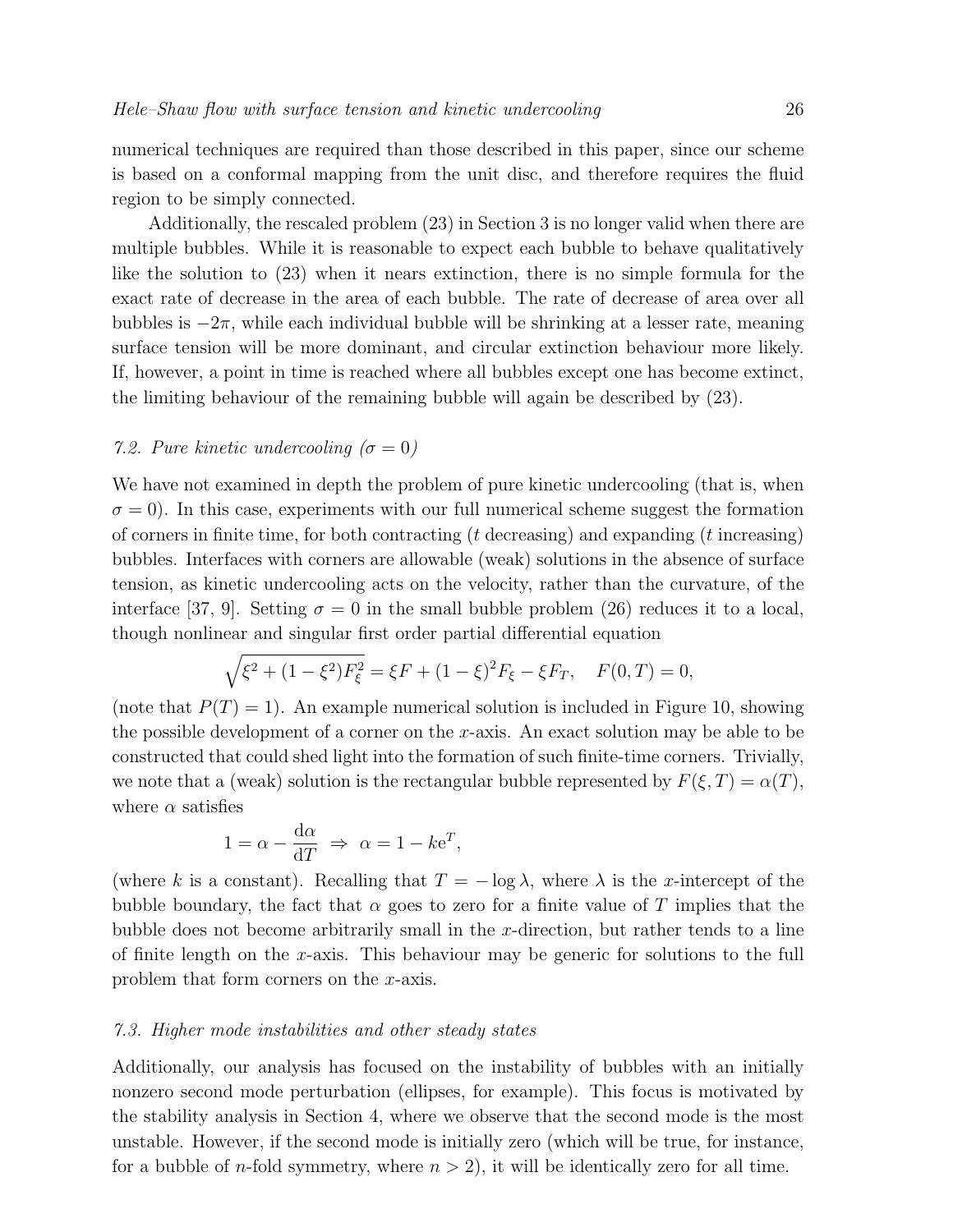

Figure 10. A numerical solution to the small bubble approximation (26) in the phyiscal coordinate X, for pure kinetic undercooling ( $\sigma = 0$ ). An initially elliptical bubble (represented by the thick solid line) appears to evolve to a curve with a corner on the x-axis (represented by the thick broken line). The numerical scheme does not continue past the point at which the corner develops.

In theses special cases, the shrinking circular bubble will have a bifurcation point (less than  $\frac{1}{3}$ ), depending on *n*, given by (21). For surface tension values less than this bifurcation point, the circle is unstable, but the bubble cannot shrink to a slit due to its symmetry; instead, the bubble will tend towards an analogous  $n$ -fold symmetric self-similar solution, which likely approaches a regular polygon of the same symmetry (similar solutions are discussed in [29, 34] for shear-thickening fluid in the absence of nonlinear boundary effects, and in the focusing problem for the porous medium equation; see [34], p. 10, 14).

To take an example, for a bubble with four-fold symmetry the bifurcation point for the circle according to (21) is  $\sigma = 1/15 = 0.066...$  In Figure 11 we show numerical solutions computed by the methods outlined in Section 6 for an initially four-fold symmetric bubble. The solution behaviour demonstrates the bifurcation in the stability of the circle, with the bubble heading toward a circle for  $\sigma = 0.07$  and toward another steady state, possibly a sharp-cornered square diamond, for  $\sigma = 0.04$ . In our small bubble approximation (26), the diamond could be considered the (weak) steady state solution  $F = 1 - X = 1 - \sqrt{1 - \xi^2}$ . We note that special care must be taken in the numerical scheme to ensure the second mode does not become nonzero due to numerical error. Otherwise, the instability quickly takes over and the bubble ceases to by symmetric, tending eventually to slit-type extinction.

#### 7.4. Stability of the nontrivial branch

The instability of the nontrivial steady state was shown numerically (see Figure 7). A proper stability analysis would require the determination of the eigenvalues  $\mu$  of the linearisation of (26) about the nontrivial steady state. If we write  $F = F_0(\xi) + \epsilon F_1(\xi, T)$ , where  $F_0$  is the steady state solution and  $F_1$  is the linear correction term, the eigenvalue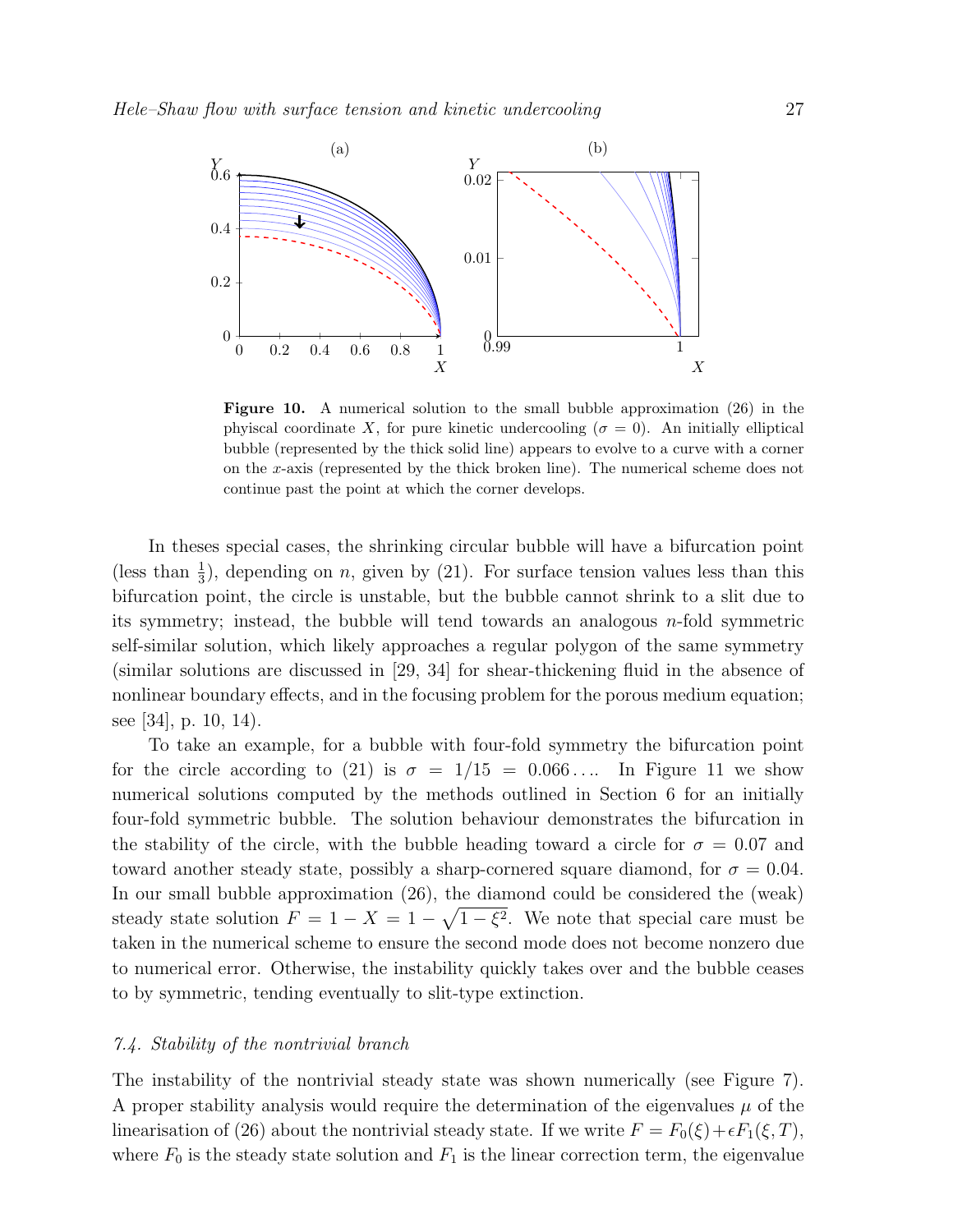

Figure 11. An example of a shrinking four-fold symmetric bubble, using the numerical methods from Section 6, with initial condition indicated by the thick solid line. According to (21), the critical value of the surface tension for the fourth mode is  $\sigma = 1/15 = 0.066...$  For  $\sigma = 0.07$  (top) the bubble tends to a (stable) circle, while for  $\sigma = 0.04$  (bottom) the bubble appears to tend toward a (unstable) square diamond.

problem is of the form

$$
M_0(\xi)(1-\mu)G + M_1(\xi)G' + M_2(\xi)G''
$$
  
=  $M_4(\xi)(2-\mu)\int_0^1 G(\xi') \frac{\xi'}{\sqrt{1-\xi'^2}} d\xi' + CG'(0),$ 

where  $F_1 = e^{\mu T} G(\xi)$ . The coefficients  $M_k$  and C depend on the nontrivial steady state, which can only be computed numerically for a given value of  $\sigma$ . Furthermore, the integral on the right hand side makes the problem nonlocal. Similar nonlocal eigenvalue problems have been studied in the context of reaction-diffusion equations [43, 44]. It is possible that similar methods may be used in the present example. From our numerical results, we expect that there will be at least one positive eigenvalue, with some bubbles initially heading toward the nontrivial steady state, but eventually heading toward either a circle or slit. We leave these issues for further research.

#### References

[1] H.S. Hele–Shaw. The flow of water. Nature, 58(1489):33–36, 1898.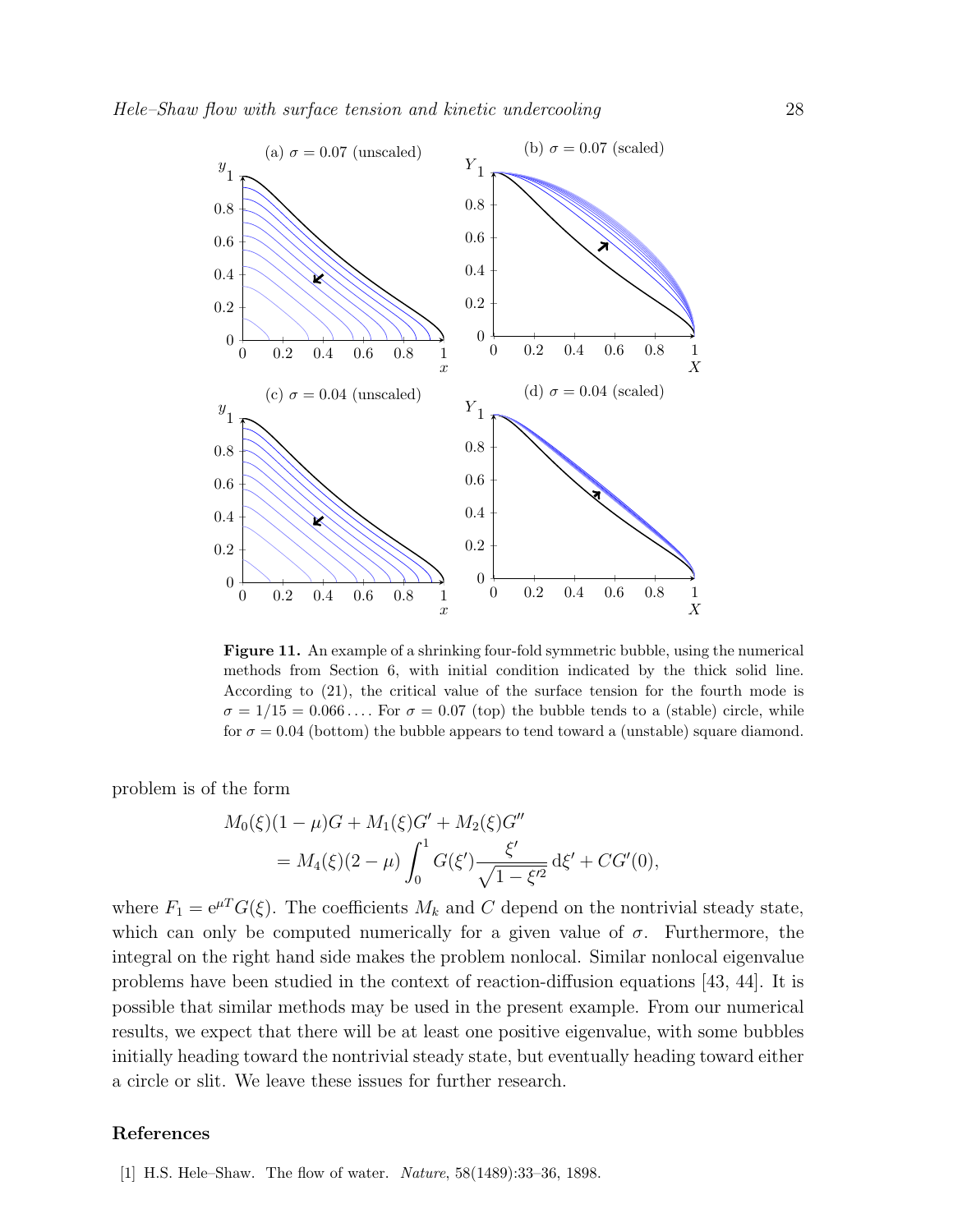- [2] S.D. Howison. Bibliography of free and moving boundary problems in Hele–shaw and Stokes flow, August 1998. http://people.maths.ox.ac.uk/howison/Hele-Shaw/.
- [3] B. Gustafsson and A. Vasil'ev. Conformal and potential analysis in Hele-Shaw cells. Birkhäuser-Verlag, 2006.
- [4] P.G. Saffman and G.I. Taylor. The penetration of a fluid into a porous medium or Hele-Shaw cell containing a more viscous liquid. Proc. R. Soc. Lond. A, 245:312–329, 1958.
- [5] E. Dibenedetto and A. Friedman. The ill-posed Hele–Shaw model and the Stefan problem for supercooled water. Trans. Amer. Math. Soc., 282:183–204, 1984.
- [6] S.D. Howison. Complex variable methods in Hele–Shaw moving boundary problems. Eur. J. Appl. Math., 3:209–224, 1992.
- [7] S.D. Howison. Fingering in Hele–Shaw cells. J. Fluid Mech., 167:439–453, 1986.
- [8] S.D. Howison. Bubble growth in porous media and Hele–Shaw cells. Proc. Roy. Soc. Edin. A, 102:141–148, 1986.
- [9] J. R. King, A. A. Lacey, and J. L. Vazquez. Persistence of corners in free boundaries in Hele–Shaw. Eur. J. Appl. Math., 6:455–490, 1995.
- [10] H.D. Ceniceros and T.Y. Hou. Convergence of a non-stiff boundary integral method for interfacial flows with surface tension. *Math. Comput.*, 67:137-182, 1998.
- [11] T.Y. Hou, J.S. Lowengrub, and M.J. Shelley. Removing the stiffness from interfacial flow with surface tension. J. Comp. Phys., 114:312–338, 1994.
- [12] L.P. Kadanoff. Exact solutions for the Saffman–Taylor problem with surface tension. Phys. Rev. Lett., 65:2986–2988, 1990.
- [13] E.D. Kelly and E.J. Hinch. Numerical simulations of sink flow in the Hele–Shaw cell with small surface tension. Eur. J. Appl. Math., 8:533–550, 1997.
- [14] J.R. King and J.D. Evans. Regularization by kinetic undercooling of blow-up in the ill-posed Stefan problem. SIAM J. Appl. Math., 65:1677–1707, 2005.
- [15] A. Fasano, G.H. Meyer, and M. Primicerio. On a problem in the polymer industry: theoretical and numerical investigation of swelling. SIAM J. Math. Anal., 17:945–960, 1986.
- [16] D.S. Cohen and T. Erneux. Free boundary problems in controlled release pharmaceuticals. I: Diffusion in glassy polymers. SIAM J. Appl. Math., 48:1451–1465, 1988.
- [17] S.W. McCue, M. Hsieh, T.J. Moroney, and M.I. Nelson. Asymptotic and numerical results for a model of solvent-dependent drug diffusion through polymeric spheres. *SIAM J. Appl. Math.*, 71:2287–2311, 2011.
- [18] J.S. Langer. Instabilities and pattern formation in crystal growth. Rev. Mod. Phys., 52:1–28, 1980.
- [19] L.A. Romero. The fingering problem in a Hele–Shaw cell. PhD thesis, California Institute of Technology, 1981.
- [20] U. Ebert, B.J. Meulenbroek, and L. Schäfer. Convective stabilization of a Laplacian moving boundary problem with kinetic undercooling. SIAM J. Appl. Math., 68:292–310, 2007.
- [21] U. Ebert, F. Brau, G. Derks, W. Hundsdorfer, C-Y. Kao, C. Li, A. Luque, B. Meulenbroek, S. Nijdam, V. Ratushnaya, L. Schäfer, and S. Tanveer. Multiple scales in streamer discharges, with an emphasis on moving boundary approximations. Nonlinearity, 24:C1–C26, 2011.
- [22] C.-Y. Kao, F. Brau, U. Ebert, L. Schäfer, and S. Tanveer. A moving boundary model motivated by electric breakdown: Ii. initial value problem. Physica D, 239:1542–1559, 2010.
- [23] A. Luque, F. Brau, and U. Ebert. Saffman–Taylor streamers: Mutual finger interaction in spark formation. Phys. Rev. E, 78:016206, 2008.
- [24] Y-T. Kim, N. Goldenfield, and J. Dantzig. Computation of dendritic microstructures using a level set method. Phys. Rev. E, 62:2471–2474, 2000.
- [25] Z. Li and B. Soni. Fast and accurate numerical approaches for Stefan problems and crystal growth. Numer. Heat Tr. B-Fund., 35:461–484, 1999.
- [26] F. Gibou, R. Fedkiw, R. Caflisch, and S. Osher. A level set approach for the numerical simulation of dendritic growth. J. Sci. Comp., 19:183–199, 2003.